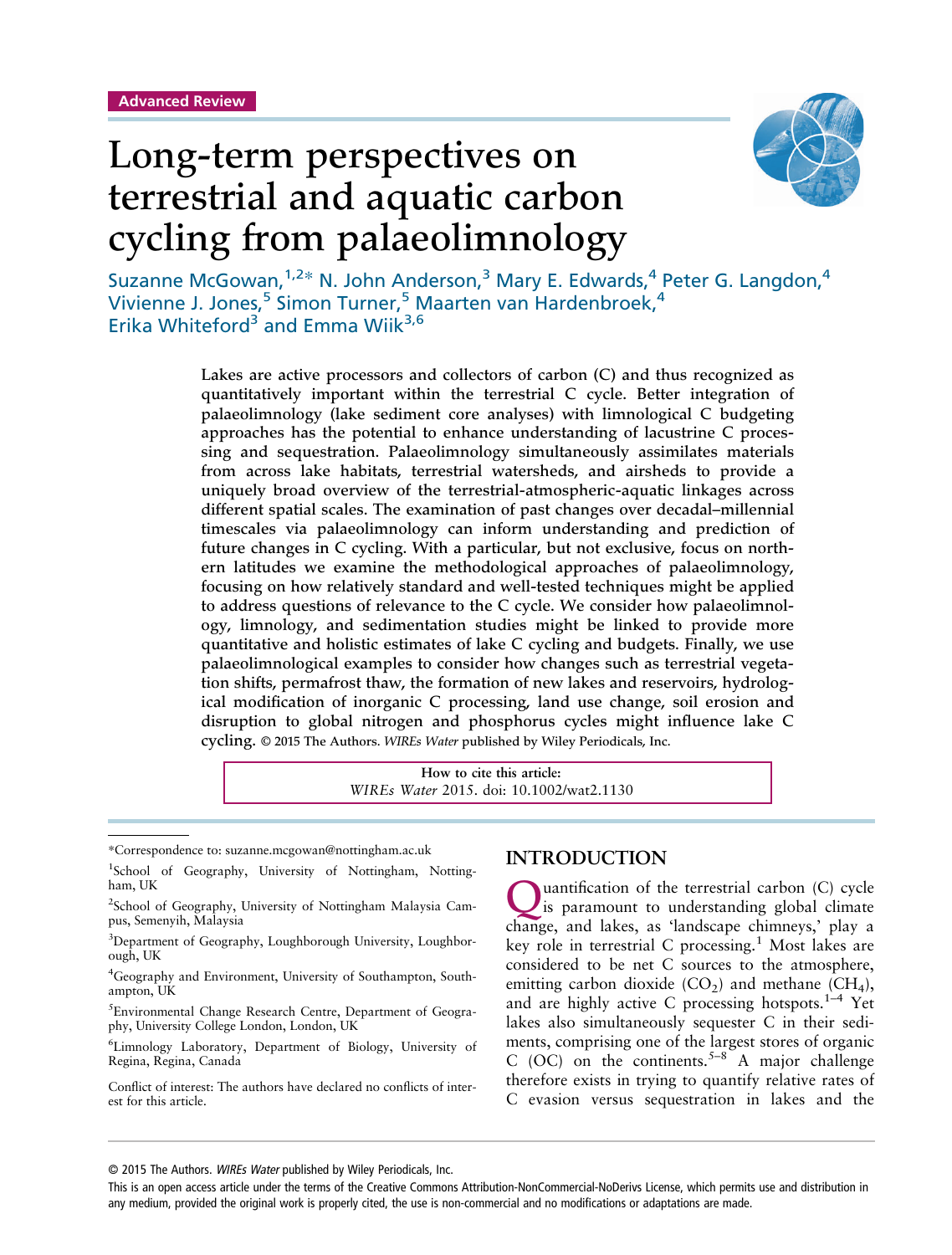influence this has on C fluxes from land, through river basins and to the ocean. Global estimates suggest that annual net lake C evasion exceeds sequestration and inland waters receive 1.9 PgC year<sup>-1</sup> from streams and rivers of which 0.2 PgC year<sup>-1</sup> accumulates as sediment, 0.8 PgC year−<sup>1</sup> is evaded to the atmosphere and 0.9 PgC year−<sup>1</sup> is delivered to the oceans, $9$  although the rates of C evasion in lakes<sup>4</sup> and rivers $^{10}$  might be higher. Therefore, the 'active pipe model' highlights that lakes are not simply passive vessels for C transport, but play a critical role in C processing of sufficient magnitude to alter regional  $C$  budgets. $9$  In this review, we outline the contribution that the long-term and integrative perspective offered by palaeolimnology can make in understanding the complex interplay of physical, chemical, and biological processes, which influence these C pathways in lakes.

C within lake ecosystems can be separated into four major pools (Box 1). Dissolved inorganic C (DIC; as  $CO<sub>2</sub>$ ) may be fixed into organic form by autotrophs (through photosynthesis or chemosynthesis; autotrophy), and reciprocally organic C can be oxidized/mineralized through physical, chemical, and biological (e.g., respiration/heterotrophy) processes to  $CO<sub>2</sub>$  (aerobic conditions) or  $CH<sub>4</sub>$  (anaerobic conditions). The balance of these processes determines whether organic and inorganic C entering a lake is emitted to the atmosphere as a gas, incorporated into the particulate C pool to be collected in sedimentary deposits or exported downstream. Understanding how these processes will change in the future is key to calibrating the terrestrial  $C$  cycle.<sup>1</sup> One way to address this issue is to use the past as an analogue for future scenarios. Palaeolimnology, the investigation of lake sediments, provides a direct methodology for documenting C inventories in water bodies. Furthermore, through sediment proxies (Figure 1) it is possible to identify past changes in C flux from land to lake as well as gaining qualitative insights into the ways in which it is processed. Distinctive from most limnological approaches, which often focus solely on pelagic measurements (in the water column), palaeolimnology integrates C from all components of the catchment and lake ecosystem, including the benthos. Because benthic production accounts for a large proportion of primary productivity in many lakes,<sup>11,12</sup> this integration has the potential to provide a more holistic overview of changes in whole-ecosystem C processing, which can be used to refine regional C budgets. $13$ 

One major unresolved question is how processing of terrestrial C within lakes and wetlands will alter with future global environmental change (GEC),

### BOX 1

#### FORMS OF CARBON IN LAKE ECOSYSTEMS

Dissolved inorganic carbon (DIC): Carbon dioxide  $(CO<sub>2</sub>)$  is the major DIC pool and either passes into lakes from the atmosphere, or is produced *in situ* by respiration and oxidation of organic material. When dissolved in water to form carbonic acid, it can dissociate as follows dependent on pH:

$$
CO2(g) + H2O = H2CO3 = H+ + HCO3-
$$

$$
= CO32- + H+
$$

DIC links atmospheric and aquatic C pools.

Particulate inorganic carbon (PIC): PIC includes solid inorganic carbonate material, usually calcium carbonate (as aragonite or calcite). In lakes, PIC accumulates in sediments, but is sometimes found suspended in the water when mass production by phytoplankton causes 'whiting events.' PIC precipitation is common in lakes within carbonate-rich catchments and closedbasin lakes where salts accumulate. Charophytes may become encrusted in calcium carbonate deposits, or 'marl,' which can be a significant component of the lake sedimentary C pool.

Dissolved organic carbon (DOC): DOC includes molecules in water usually classified as <0.45 μm in size. Dissolved organic matter (DOM) is also used to describe organic material. Allochthonous DOM delivered to lakes is often brown-coloured (CDOM) deriving from partly decomposed terrestrial vegetation and soils including humic and fulvic acids, as well as lower molecular weight (Mr) compounds. Autochthonous DOC/DOM sources are usually lower Mr and colourless C compounds, released as metabolic byproducts by lake microbes and organisms. DOM is important in the terrestrial C cycle because it is highly mobile and can be utilized by heterotrophic bacteria as an energy source.

Particulate organic carbon (POC) (and particulate organic matter, POM) includes particles  $>45 \mu m$ , which exist in lakes either suspended in the water or collected in the lake bottom as sediments. Autochthonous POM may include living organisms such as bacteria, phytoplankton, zooplankton, and plants or detrital remains of decaying organisms. Allochthonous POM includes particulate matter such as vegetation remains and soil erosion washed into lakes and air-transported materials such as dust, pollen, and particulate contaminants.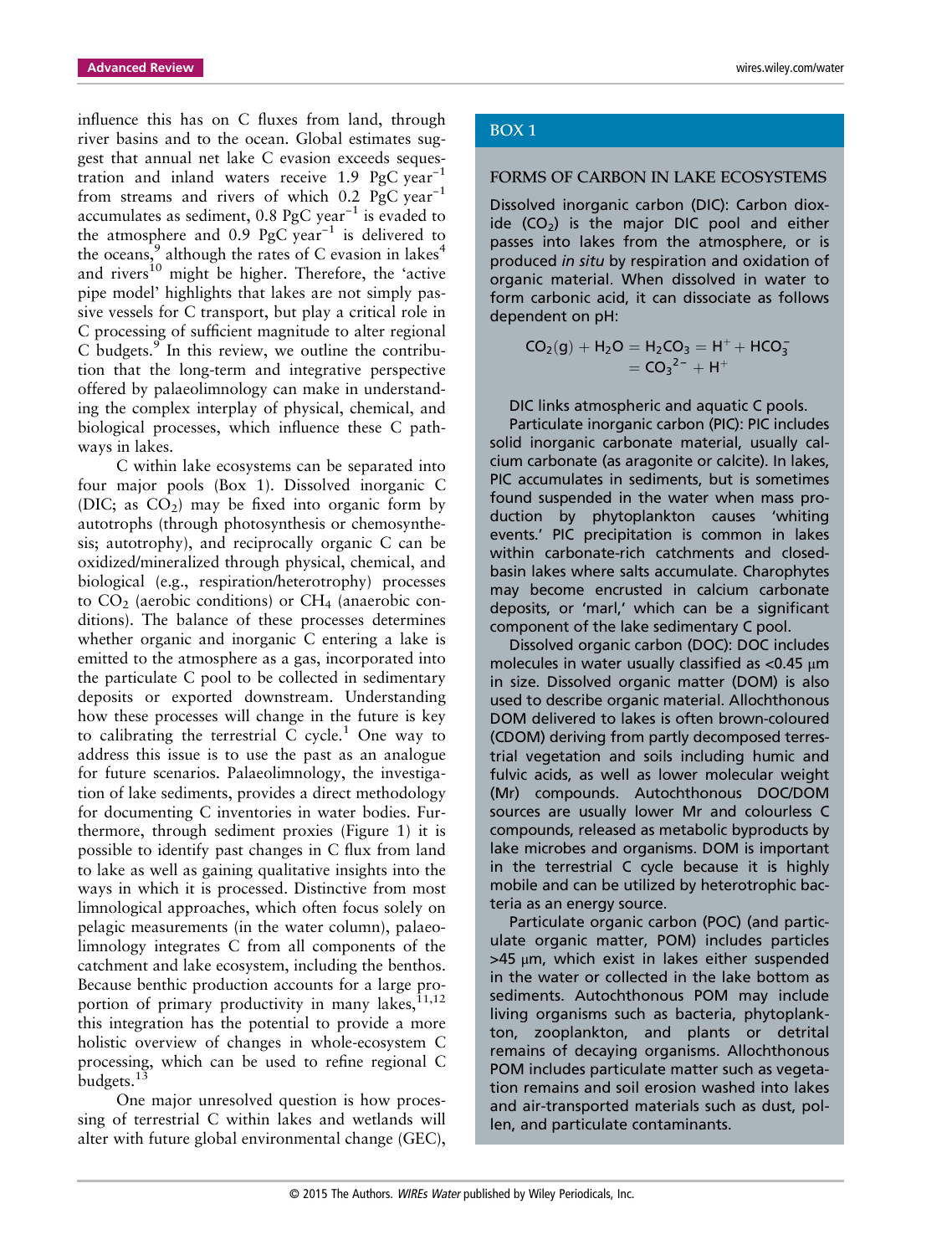

because this may be an important feedback for greenhouse gas production or sequestration. Common approaches to this question use surveys across latitudinal gradients to understand how lakes process C within different biomes.<sup>14,15</sup> This 'space for time substitution' approach can provide analogues for how lakes function within different climatic, edaphic, and biogeochemical circumstances, and thus guide likely trajectories of future change. Such approaches are, however, only achievable in areas with high lake density and so have been focused on northern latitudes, where the majority of lakes occur.<sup>16</sup> Spatial surveys are only partially satisfactory for investigating C cycling because many other factors co-vary spatially, particularly between mid-high latitudes where the major climatic and vegetation transitions occur. $4,17$ For example, seasonal change in day length differs substantially between temperate-Arctic areas but most measurements of lake C processing have been conducted in boreal and temperate regions, which retain daylight during the winter and have greater anthropogenically derived nutrient burdens.<sup>18</sup> The under ice period is important because heterotrophy dominates leading to major  $CH<sub>4</sub>$  degassing during the ice melt period, $19-21$  but little is known of under ice processes, particularly in Arctic lakes.<sup>22</sup> Therefore, half or more of the annual lake C cycle within

the Earth's most lake-rich regions is probably inadequately quantified.<sup>16</sup> Where spatial comparisons have limitations for projecting future change in individual regions, the temporal approach of palaeolimnology has the potential to address some of these issues, especially when combined with comparisons across landscapes.<sup>23,24</sup>

# **HOW CAN WE MEASURE 'C CYCLING' USING PALAEOLIMNOLOGY?**

C cycling is a rather general term, but understanding the role of lakes within the terrestrial C cycle requires knowledge of lake C pools and the processes that alter relative shifts between them. Lake sediments sequentially archive material from the watershed, airshed (allochthonous), and lake environment (autochthonous) allowing direct comparison of how terrestrial, atmospheric, and aquatic processes are coupled through time (Figure 1). Although not implicitly process-based, well-designed palaeolimnological studies, which use a selection of well-chosen proxies are able to address many questions of relevance to C cycling. The section below focuses on routinely applied standard palaeolimnological techniques.



**FIGURE 1** | Schematic showing the origin and processing pathways of commonly used palaeolimnological proxies in lake sediments (grey), including the influence of modifications by anthropogenic and natural processes (agriculture, fossil fuel combustion, and changes in terrestrial vegetation cover). Carbon (C) pools in lake waters (blue) include particulate inorganic C (PIC), dissolved inorganic C (DIC), particulate organic C (POC), and dissolved organic C (DOC).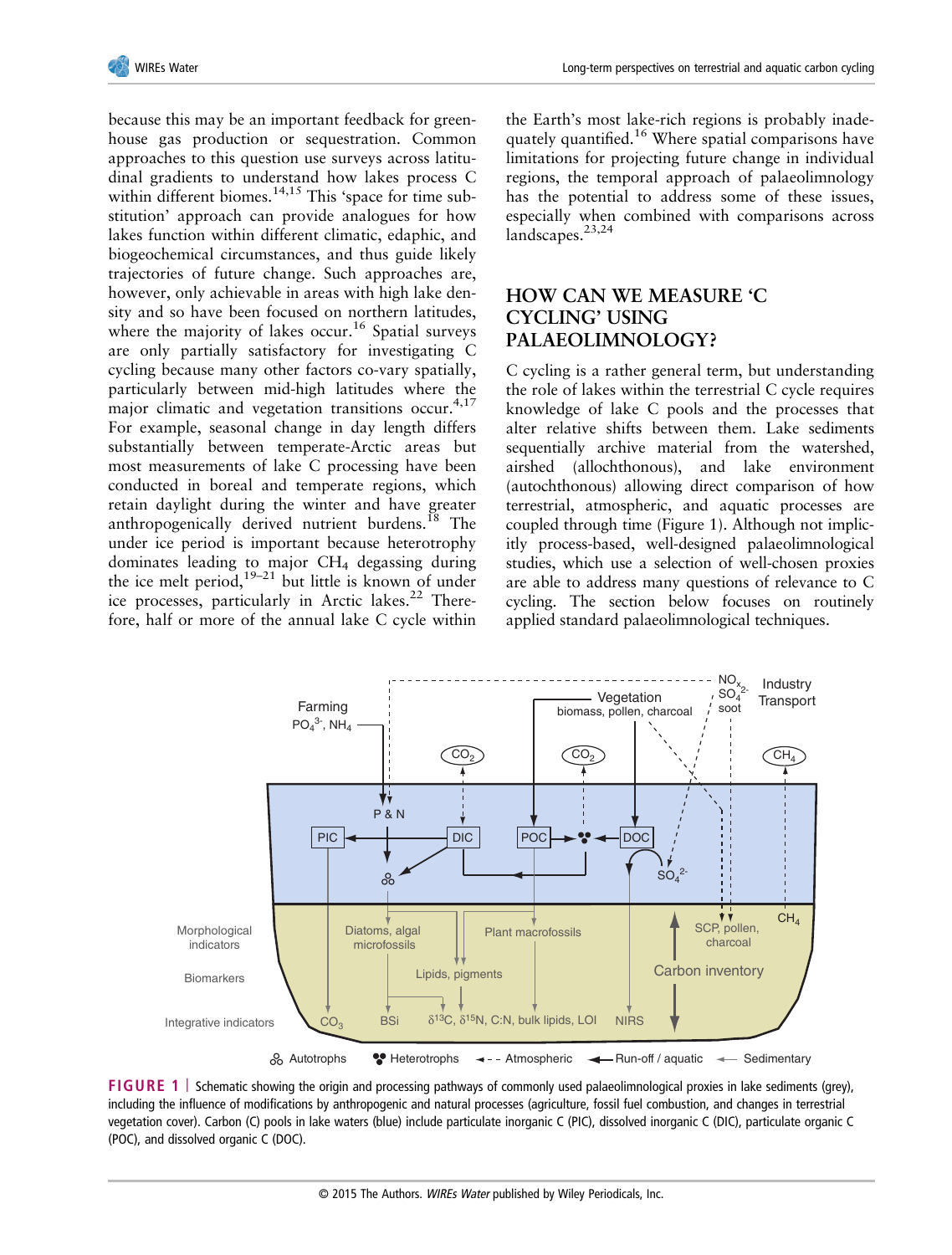### **C Inventories**

Palaeolimnology can directly measure the amount of C sequestered within lacustrine basins (the C standing stock) and variability in past rates of C accumulation. Sedimentary C content can be estimated through by loss-on-ignition (LOI) after burning at  $550^{\circ}$ C (organic) and  $925^{\circ}$ C (carbonate) and correcting for C content,  $25,26$  or via an elemental analyzer on acidified (to remove inorganic carbonates) or nonacidified sediments.<sup>27</sup> These straightforward methods estimate the relative C in organic and inorganic (usually carbonate) forms versus minerogenic material (including biogenic silica, BSi).<sup>28</sup> In areas where lake formation dates are known, regional estimates of lake C stocks are possible using lake morphometry and volumetric density-corrected calculations of sediment.5,29,30 Sediment cores dated using a combination of  $^{210}Pb$ ,  $^{137}Cs$ , radiocarbon  $(^{14}C)$  and other techniques can be used to quantify changes in the C accumulation rate (CAR), for an overview of changes in C processing over longer timescales. $31$  Most palaeolimnological studies are based on a single sediment core taken from the deepest central part of the basin where sediment focusing occurs (fine particles are preferentially deposited in deeper parts of the lake basin).<sup>32</sup> Estimates of whole-basin CARs require correction for sediment focusing, which can be achieved in recent sediments using the ratio of sediment <sup>210</sup>Pb flux: regional atmospheric <sup>210</sup>Pb flux<sup>33,34</sup> or through multiple coring.<sup>35</sup> Seismic surveys are informative in larger or deeper lake basins with heterogeneous sediment coverage,  $35-37$  or where gas hydrates might be important for C budgets.<sup>38</sup>

# **Morphological 'Fossil' Macro- And Microscopic Remains**

Terrestrial pollen, spores, and plant macrofossils provide a relatively direct assessment of land vegetation cover<sup>39</sup> and, by inference, the presence of allochthonous C pools, soil development, and precipitation (Figure 1). Therefore, these proxies may be used to estimate the potential for changes in DOC runoff or soil erosion into lakes. $40,41$  Other allochthonous and wind-borne morphological remains indicative of processes relevant to C-cycling may derive from coalfired power stations, which emit soot particles and pollutants,<sup>42</sup> or from fires on land, which release charcoal into lake air- and watersheds.<sup>43</sup> Many autochthonous primary producers in lakes leave identifiable remains in sediments, especially diatoms (frustules), chrysophytes (cysts and scales), cyanobacteria (akinetes), dinoflagellates (cysts), and the chlorophyte alga *Pediastrum* (cell walls).<sup>44</sup> If fluxes are

quantified from dated cores a provisional estimate of changes in primary productivity of the source organism is possible.<sup>45</sup> However, sedimentary remains are only a remnant of the original community because of decomposition and differential preservation, and some remains such as cysts are formed during particular life stages.<sup>46</sup> Therefore, most estimates of past microfossil flux are used to infer relative measures of productivity changes through time rather than whole-basin estimates (c.f. Ref 32). Nevertheless, estimation of microfossil flux is a relatively straightforward but under-utilized technique to quantify variability in autochthonous C sequestration rates by individual groups of biota. Numerous primary and secondary consumers also leave sedimentary remains (e.g., chironomids, cladocera, orabatid mites, and sponge spicules<sup>47</sup>). Indicator taxa tolerant to oxygen stress (e.g., *Chironomus*) can be used to infer hypolimnetic anoxia, which has implications for sediment C preservation and methanogenesis.<sup>48</sup> Using a combination of proxies it is possible to reconstruct paleofood webs<sup>49</sup> to infer past changes in lake functioning. For example, major shifts between benthic and pelagic primary and secondary production in shallow lakes can infer changes in major habitats for autotrophic C production, processing and energy flows.<sup>50,51</sup>

### **Biochemical Indicators of C Processing**

Many morphological remains decompose before deposition in sediments and in these cases biochemical markers (biomarkers) may be used as sedimentary proxies.<sup>52</sup> These may include chlorophyll and carotenoid pigments, indicative of certain algal and bacterial groups (e.g., cryptophytes and cyanobacteria) and used to estimate autochthonous primary production.<sup>53</sup> Some bacteriochlorophylls and carotenoids from obligate anaerobic photosynthetic bacteria (e.g., Chlorobiaceae and Chromatiaceae) can be used to infer anoxia, with associated implications for the preservation of sedimentary C. Other ultraviolet radiation (UVR)-screening pigments such as scytonemin and derivatives are produced by some microbes on exposure to UVR and so their production relative to other pigments can quantify water staining by CDOM.54 Other lipid biomarkers include a range of hydrocarbons and carboxylic acids, alcohols, and ketones, which can be used as individual biomarkers, e.g., dinostanol (a steryl chlorin ester biomarker for dinoflagellates),  $s\bar{s}$  phenolic compounds from coniferous trees,<sup>52</sup> hopanoid biomarkers from heterotrophic  $b$ acteria,  $56,57$  archaeols from methanogenic archaea,58,59 and specific fatty acids and hopanoids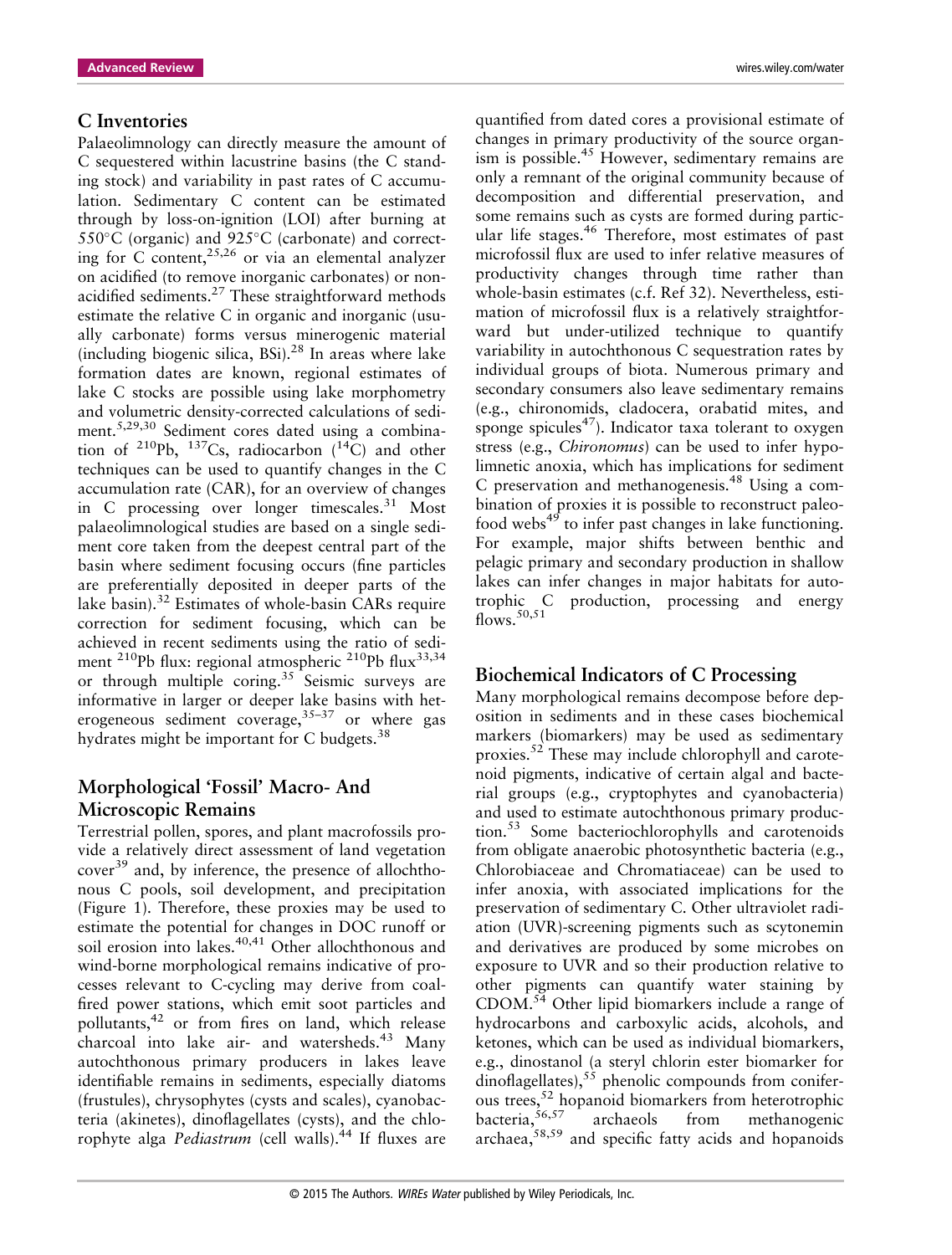from CH<sub>4</sub>-oxidizing bacteria.<sup>60,61</sup> With the exception of chlorophyll and carotenoid pigments, many individual lipid biomarkers are present in low sedimentary concentrations however, which restricts their routine and high-resolution application in sediment analyses. As analytical techniques evolve and knowledge of affinities develops it is clear that organic geochemistry and emerging techniques such as ancient DNA will provide further insights into lake C processing.<sup>62</sup>

### **Integrative Sedimentary Geochemistry**

An alternative or complementary approach to specific biomarker methods is to use integrative measures on the OM fraction in sediments to evaluate broad shifts in source and process. The atomic ratio of carbon:nitrogen (C:N) is commonly used to infer the source of sediment OM because terrestrial material usually contains more C-rich cellulose and lignin than autochthonous algal material, which has a lower C:N ratio. Ratios of long (more common in terrestrial vegetation) and short chain (more common in aquatic organisms) alcohols and *n*-alkanes can be similarly compared to infer relative terrestrial fluxes.<sup>52,63</sup> Near infra-red spectrometry (NIRS) is a nondestructive spectral measure of sediment properties, which correlates with water column DOC concentrations at the time of sediment deposition, although the basis of this correlation remains unclear.<sup>64,65</sup> C stable isotopes are widely used in palaeolimnology and whilst the principles underlying isotopic fractionation are theoretically well understood, interpreting bulk (c.f. organism-specific) lake  $\delta^{13}$ C ratios in sediment profiles requires thorough understanding of the lake-catchment system. Sedimentary  $\delta^{13}$ C can be measured within the organic  $(\delta^{13}C_{org})$  and inorganic  $(\delta^{13}C_{inorg})$  sediment fractions and may record shifts in terrestrial/aquatic contributions to the lake basin and changes in process (including diagenesis).<sup>63,66</sup> For example,  $\delta^{13}$ C values in DIC fixed during photosynthesis may depend on lake-atmosphere  $CO<sub>2</sub>$  exchange, algal productivity rates, and decomposition of terrestrial OM into DIC, which is then incorporated into algal material. $^{67}$  DIC derived from CH<sub>4</sub>-depleted  $\delta^{13}$ C ratios may be effectively incorporated and preserved in the head capsules of chironomids<sup>68,69</sup> and the  $\delta^{13}$ C values of aquatic macrophyte remains have been used to reconstruct  $\widehat{HCO_3^-}$  concentrations.<sup>70</sup> Changes in catchment vegetation (e.g., C3 versus C4 plants) are also important drivers of sedimentary  $\delta^{13} \text{C}_{\text{org}}^{\quad 71}$  but extraction of isotopes from isolated organic fractions such as leaf waxes can refine terrestrial vegetation

reconstructions.<sup>72</sup> BSi analysis is a rapid alternative to microfossil analysis for quantifying sedimentary contributions from siliceous biota<sup>73</sup> and the fractionation of stable silicon isotopes  $\delta^{30}$ Si can indicate palaeoproductivity.<sup>74</sup> Radiocarbon dating of terrestrial plant macrofossil and contemporary sediments frequently shows offset ages.<sup>75</sup> Whilst these discrepancies are regarded as troublesome for deriving accurate chronologies, they are informative of past lake water equilibration with atmospheric  $CO<sub>2</sub>$  and incorporation of 'old' C from the catchment (e.g., through permafrost melt), which can become incorporated into sedimentary OM.<sup>76</sup>

# **QUANTITATIVE INTEGRATION OF PALAEOLIMNOLOGY AND LIMNOLOGY**

The previous examples describe how palaeolimnology can be used to directly quantify lake C inventories, CARs and changes in source materials accumulated in lake basins, and thus fill gaps in understanding of C sequestration and associated processes that are impossible to measure using limnological techniques $8$  (Figure 2). Improvements in the application of palaeolimnology might be achieved by a more critical consideration of sediment redistribution and focusing processes, which need to be accounted for when comparing sediment accumulation rates among different lakes.<sup>33,77</sup> However, quantitative interpretation of palaeolimnology also requires stronger integration with limnology and sedimentation studies. Commonly, linkages between the sediment record and limnological conditions are established by correlating limnological conditions with sediments through space or time. Hence, in general, more C is sequestered in productive than unproductive lakes (c.f. 11 m of sediment in Denmark with 2 m Greenland over the Holocene<sup>31,78</sup>). However, direct correlations between lake productivity and C sequestration are far too simplistic because they ignore the roles of allochthonous C delivery, the processes which cause decomposition and preservation of C in the water column and sediment focusing. Measurements in the water column and sediments can complement palaeolimnological observations to facilitate improved interpretations. Next, we explore how lake sediments are formed and the processes which change them during and after deposition to consider how this influences the interpretation of C cycling using palaeolimnology.

Sedimentation of C first requires production of particulate C that is composed of sources from inside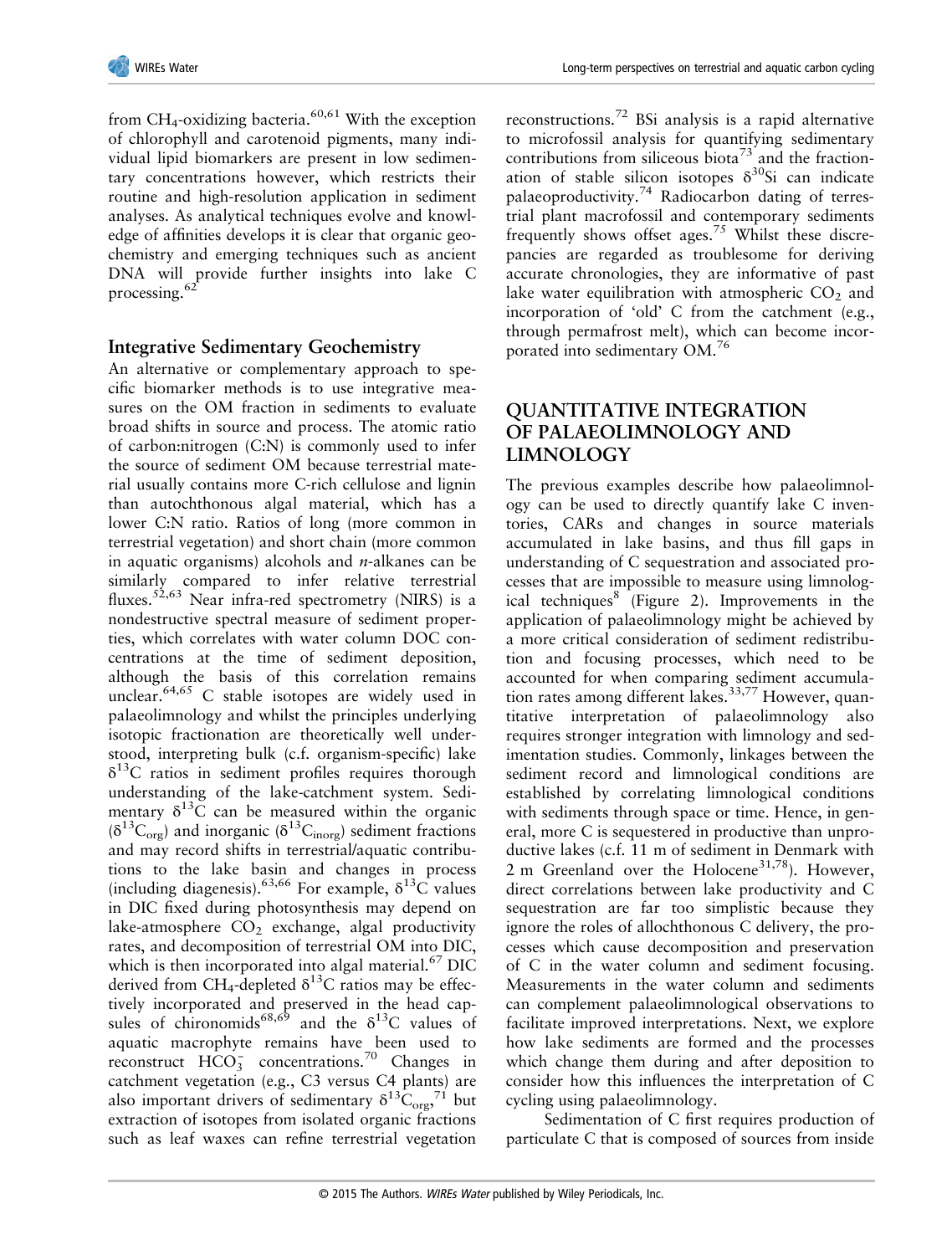

**FIGURE 2** | Conceptual model illustrating how palaeolimnology integrates with other methodologies in quantification of terrestrial-aquatic carbon (C) cycling, and the elements that can be best quantified by each method (arrows). The breadth of the shapes indicates how widely the methodology has been applied at each timescale and the intensity of shading indicates the relative frequency that each type of technique has generally been applied. The majority of C cycling studies in lakes thus far have focused on physiological/chemical and limnological processes, although there are a growing number of palaeolimnological studies dedicated to this topic. In comparison there are fewer quantitative studies of C sedimentation using techniques such as sediment traps to understand whole lake C budgets; such studies are vital to bridge the gap between palaeo/limnological methods. Timescales of operation for a range of global environmental change processes discussed in the latter half of the review are presented for comparison.

and outside of the lake. Allochthonous POC can be a significant component in lake sediments from erodible catchments with organic soils,  $35,79$  whereas inlake production of POC depends strongly on the autotrophic–heterotrophic balance and food web processes. Up to 95% of DOC may be removed from lake pools by photochemical mineralization to  $CO<sub>2</sub>$ , which in turn is influenced by physical processes such as lake mixing.<sup>80,81</sup> It is not possible to directly measure the resulting gaseous emissions from lakes using palaeolimnology, but sediments provide a means of validating and guiding such limnological gas measurements. For example, sedimentary  $\delta^{13}$ C analyses might identify whether methanogenesis is important to the overall lake C budget to determine whether gas measurements, which may be temporally discontinuous, have effectively captured all relevant processes.68,82 Microbial processing of DOM also provides a pathway for POC (sediment) production because heterotrophic organisms utilize DOM as an energy source and are an important component of the POC pool, detectable by sedimentary C isotope

and other organic biomarker analyses.<sup>83</sup> Heterotrophic consumption of DOM releases nutrients ('the microbial loop'), which can fertilize growth of autotrophic algal POC, but phototrophic productivity rates are moderated by light absorption by CDOM.<sup>4</sup> Each of these POC sources is available for consumption and incorporation into higher parts of the lake food web.<sup>84</sup> These factors interact to determine the overall composition, abundance, and fate of the POC pool, and hence the sediment record that is ultimately preserved and detected by palaeolimnology.<sup>85,86</sup>

Sedimentation studies demonstrate that only a small fraction of the C fixed or processed in lakes ends up in sediments.<sup>87,88</sup> For example, approximately 90% of algal pigments and 85% of C is oxidized before leaving the epilimnion, so that ca. 6% of C reaches lake sediments.<sup>52</sup> Models describe how lake depth and morphometry greatly influences these values because shorter sinking times for seston provide fewer opportunities for mineralization; thus incorporation of C should be most efficient and C sequestration rates should be greater in shallow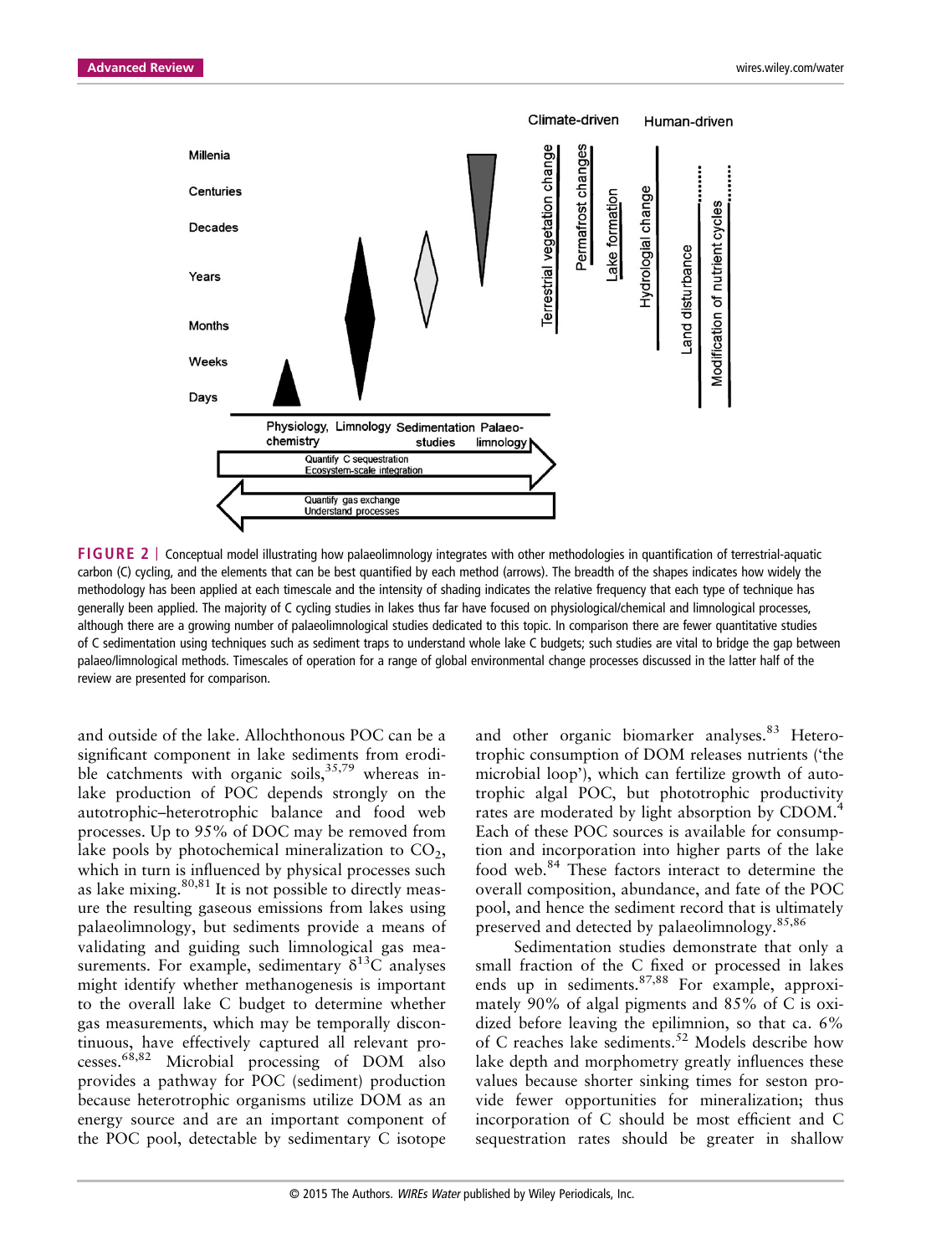lakes.36,88,89 Counteracting this is the influence of bioturbation, resuspension, oxygenated sediment conditions, and generally faster flushing rates that exist in shallower lakes, which can enhance degradation after deposition, encourage export from the lake and reduce  $\tilde{C}$  burial efficiency.<sup>90–92</sup> Lake morphometry is also important because C sequestration varies spatially within basins, with sediment focusing in the deeper areas distal from degradation pressures in the littoral zone.<sup>93,94</sup> Such considerations are highly relevant for C budgets in lake-rich landscapes because most lakes globally are small and shallow.<sup>16</sup> Benthic algal production usually exceeds planktonic production in shallow lakes but the relative influence that this has on C sequestration is poorly quantified.<sup>11</sup> Because some palaeolimnological proxies such as diatoms can indicate relative planktonic: benthic production, sediment core analyses provide a simple but, as yet, under-utilized means to quantify how benthic–pelagic balances influence net C sequestration.

Another important process to be considered is changes to the sediment record following deposition.<sup>8</sup> Most sediment decomposition occurs in the first 5 years after deposition (e.g., around 20% of the C and 30% of the N is mineralized over this timescale).<sup>66,88,95</sup> Selective loss of nitrogenous OM in the upper sediments reflects the lability of compounds such as proteins and chlorophylls in comparison to terrestrial materials such as lignins and cellulose.<sup>96</sup> Below this zone, the preservation of sedimentary OM is more stable,  $88$  and therefore many lake C sequestration studies exclude the less stable upper ca. 10 cm of sediment because it is unrepresentative. $33$  Mineralization of C in lake sediments is positively correlated with lake temperature, with projected future temperature increases leading to a 4–27% decline in lake OC burial. $\frac{97}{7}$  However, warming also increases the delivery of pelagic OC to sediments, which may offset a reduction in burial efficiency of OC from mineralization.<sup>86</sup> The importance of the sediment–water interface in methanogenesis is also becoming more widely recognized.<sup>8</sup> In the light of these complex and interacting processes, palaeolimnology is able to integrate net C sequestration under different climatic conditions to provide an overview of likely C sequestration trajectories. For example, comparisons of Holocene sediment cores in an undisturbed region of Greenland show that mean CARs do not differ substantially between warmer and cooler periods, suggesting that although C production and mineralization rates might have changed, other factors that influence C sequestration (e.g., land to lake DOC flux, C production changes

associated with water level fluctuations) have compensated for them in this region. $31$  Holocene core surveys in Europe and North America similarly attribute fluctuations in CARs to land use rather than climate.<sup>30</sup> Therefore, whilst limnological measurements of DOC fluxes or gas/dissolved gas measurements can quantify land–water C fluxes on shortmedium timescales,  $98-100$  palaeolimnology can be used for long-term validation of lake C budgets. There is much scope for establishing the drivers and mechanisms of CAR variability using multiproxy palaeolimnology.

# **GEC AND THE C CYCLE**

Many GEC processes that influence lakes and their watersheds operate on timescales that cannot be effectively addressed using 'real-time' physiological, limnological, or sedimentation measurements (Figure 2). Palaeolimnology can be used to understand GEC processes retrospectively where lake measurements do not exist and provide information on the decadal–millennial timescales relevant to many GEC processes. The next section considers possible future trends in C dynamics in lakes, with examples of how lake sediment records can be used to understand the fate of C within changing terrestrial– aquatic systems.

# **Climate-Driven Vegetation Changes**

Climate change can alter the type and density of terrestrial vegetation  $cover^{101}$  with implications for the availability and quality of C transported (usually as DOC) from land to water.<sup>84,99,102</sup> As the northward spread of shrubs into tundra regions indicates, vegetation biomes are changing and will continue to change with future warming.103–<sup>106</sup> Climate also affects DOC delivery to lakes by altering precipitation and flow paths, which are themselves influenced by soil and vegetation development. $85,107$  These influences on C cycling are evident when comparing lakes over different biomes (Figure 3). Some of the differences in lake C processing described in Figure 3 can be detected in surface sediments of lakes collected across vegetation transitions indicating the potential for palaeolimnology. Pollen and macrofossils are well-established indicators of terrestrial vegetation used to identify vegetation assemblages on regional to continental scales.<sup>117</sup> NIRS analysis of surface sediments demonstrates that DOC concentrations are lower in Swedish lakes above treeline (e.g., Figure 3(b)) compared to those with forested catchments where the DOC supply is more abundant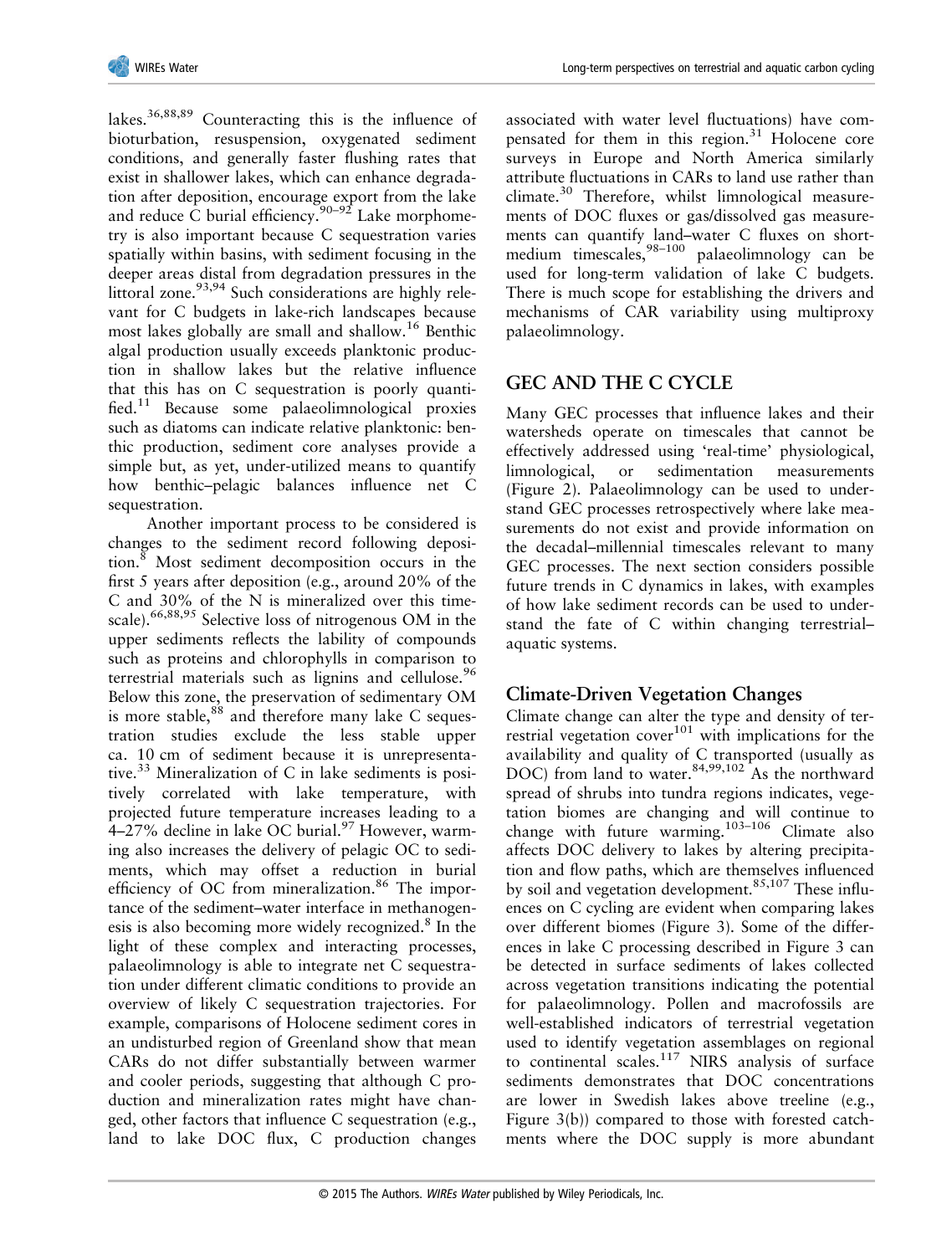(Figure 3(a)).<sup>65</sup> In line with this observation, relative abundance of algal UVR-screening compounds are higher (clearer water) and C:N ratios lower (less terrestrially derived C) in surface sediments of lakes above treeline.<sup>118</sup> Presence of tree cover appears to suppress autotrophic production (measured as sedimentary pigments) in lakes with forested catchments, because light is limited in brown-stained lakes.<sup>15,118,119</sup> Lakes with limited catchment soil and vegetation development (e.g., Antarctic, High Arctic, and montane lakes; Figure  $3(d)$ ) often have extremely low DOC concentrations and UVR-screening pigments such as scytonemin can form a significant proportion of the sedimentary pigment assemblage.115,120,121 These spatial surveys validate the utility of certain palaeolimnological proxies in detecting the presence and effects of vegetation cover around lakes.

Such spatial observations are reflected in temporal changes of sediment records. In montane lakes that have transitioned between forested and alpine conditions, scarcity of vegetation-derived DOC inhibits primary production through UVR damage during alpine periods.<sup>122</sup> This response is more subtle in Swedish lakes at boreal-tundra treeline where lowintermediate DOC concentrations promote



**FIGURE 3** | Representation of how temperature and precipitation influence dissolved organic C (DOC) fluxes and processing within lakes and watersheds from mid-high latitudes during the summer ice-free growth periods of different climatic zones (after Ref 108). The size of the arrows indicates the relative flux or influence of each component. In 'humid and warm' boreal regions with forest cover (a) lakes are generally net heterotrophic because allochthonous DOC from terrestrial vegetation and soils is the dominant lakewater C pool, staining waters brown, limiting light penetration for autotrophic photosynthesis and providing an energy source for heterotrophs ('the microbial loop').<sup>4,98</sup> (b) In cooler regions above treeline with high-moderate precipitation (e.g., shrub tundra, and tundra heath) where permafrost restricts DOC transport and low temperatures impede terrestrial vegetation decomposition,<sup>109,110</sup> lake waters with intermediately colored with DOC<sup>111</sup> and lakes are usually weakly heterotrophic. (c) In areas of low precipitation with warm growth season temperatures (e.g., continental interiors with prairie/steppe or savannah vegetation), terrestrial vegetation growth and external DOC transport are limited by moisture availability, recalcitrant, and colorless DOC characterizes the lakewaters<sup>85,107,112</sup> and dissolved inorganic C (DIC) is usually the most abundant C pool in waters<sup>113</sup> leading to optimal conditions for autotrophic production. (d) In cold regions with low precipitation and minimal vegetation development (High Arctic, polar deserts, and Montane), allochthonous DOC sources are scarce and nutrients may strongly limit autotrophic processes with the C (and nutrient) budgets often supplemented by wind-blown dusts.<sup>114</sup> Severe lack of DOC may limit algal growth through ultraviolet radiation damage.<sup>115,116</sup> Note that the diagram represents only growth season conditions, and complete estimates lake autotrophy/heterotrophy must include the winter period which is usually ice-covered.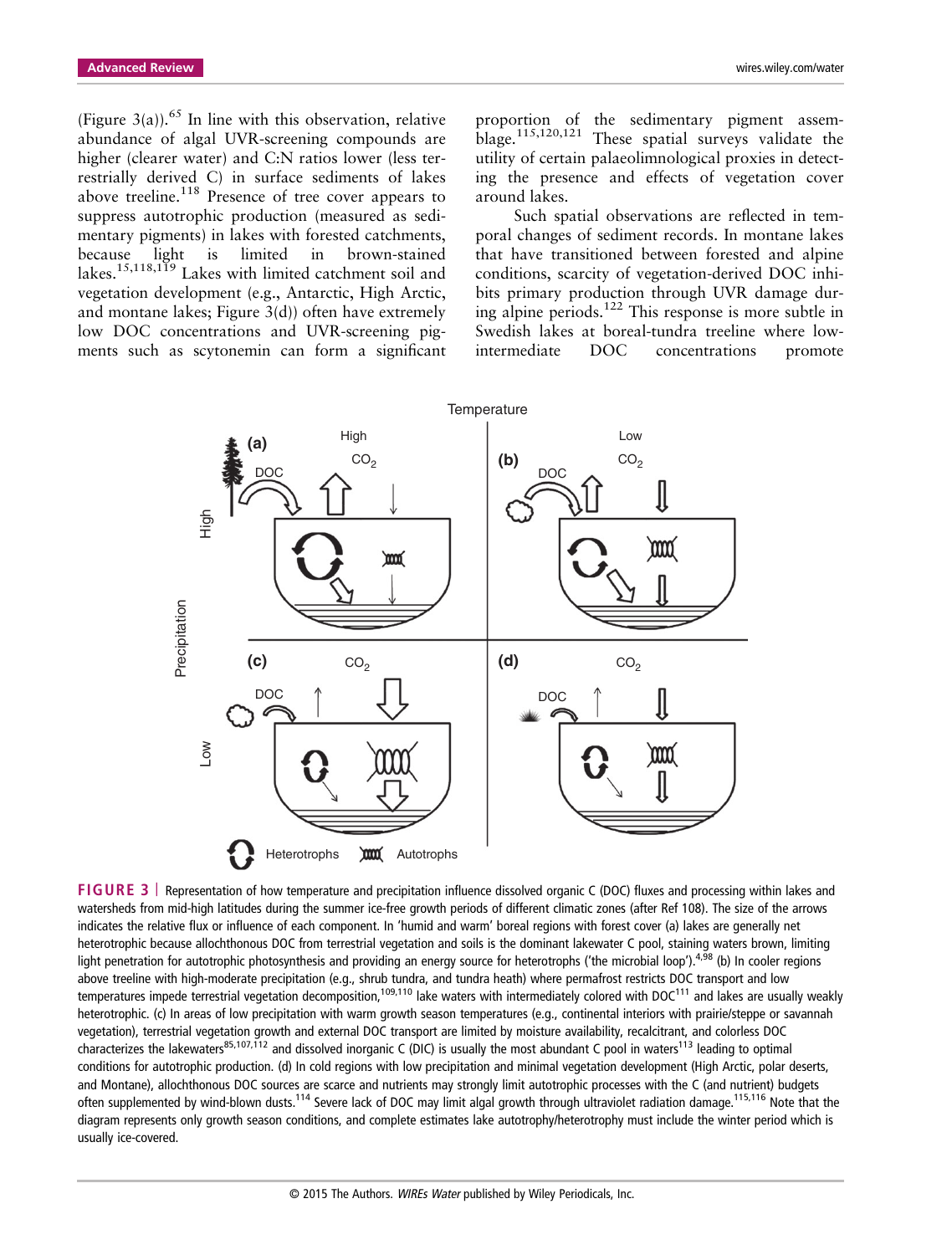autotrophic production by increasing light availability, but due to greater baseline DOC abundance no UVR-screening pigments are produced.<sup>123</sup> Treeline changes in the Tamyr Peninsula, Russia increased land–lake fluxes of terrestrially derived C (with low  $\delta^{13}$ C values) during warmer and more humid conditions in the earlier Holocene and increased autochthonous uptake of  $CO<sub>2</sub>$  (with high  $\delta^{13}C$  values) when treeline retreated.<sup>124</sup> Similarly at Kharinei Lake (NE Russia), spruce forest expansion coincided with high NIRS-inferred DOC concentration in the water column and after tree-line retreat, optical transparency of the lake increased.<sup>125</sup> As well as promoting DOC delivery to lakes, enhanced precipitation promotes mire formation (inferred from pollen and peat studies) and both processes can control lake water total organic C (TOC), pH (inferred from diatoms), and color (inferred from NIRS).<sup>126</sup> Fire frequency (measured as charcoal) is also important in removing catchment vegetation and, despite temporary charcoal inputs, leads to lower lake-water TOC concentrations.<sup>126</sup> This and other studies suggest that the simple presence of vegetation is not always the primary driver of lake C processing. For example, shrub expansion in the Alaskan tundra had less influence on lake biota (diatoms and chironomids) than flooding caused by thermokarst expansion.<sup>127</sup> Fluxes of terrestrial DOC and POC (measured as C:N ratio and macrofossils of *Coenococcum*, *Sphagnum*, and *Empetrum*) in lakes from Greenland increased during the wetter Neoglacial conditions, but changes in lake C processing (as  $\delta^{13}$ C) were most pronounced where changes in lake hydrological balance (and hence C delivery) were greatest.<sup>41</sup> Together, these palaeolimnological studies argue that precipitation/hydrology (delivery of DOC) might have a greater influence than vegetation cover (availability of  $DOC$ )<sup>128</sup> over lake C fluxes and processing,  $127,129$  providing guidance on how conceptual models developed from spatial observations (Figure 3) might be further developed. To date, however, relatively few studies have explicitly linked these processes with lake C sequestration rates and this is an area where palaeolimnology could contribute further quantitative understanding.

# **Permafrost Thaw**

In the next century, substantial near-surface permafrost degradation is projected to occur and thaw depth will increase.<sup>106</sup> Permafrost soils store immense amounts of frozen C, but warming threatens to activate that store.<sup>2,130–133</sup> The presence of water bodies and wetland areas is a key control on C processing in

permafrost areas as it can shift frozen C sinks into C sources.134,135 Thermokarst ponds and lakes form on peaty soils or on Yedoma (deep deposits of ice-rich silt) across large parts of Siberia, Alaska, and Canada when thawing of frozen ground results in volume loss and mass failure of the land surface.<sup>136</sup> These water bodies are active sites for methanogenesis and  $CO<sub>2</sub>$  ebullition<sup>137</sup> and may have released sufficient quantities of  $CH<sub>4</sub>$  to influence global thermal forcing.138,139 However, over the past 15,000 years some estimates suggest that thaw lakes have buried more C than they emitted. $95,140$ Although much permafrost research has focused on C-rich areas of the Arctic and subarctic, many Arctic areas (e.g., High Arctic and polar deserts) currently have thinly developed soils due to exceptionally low temperatures, low productivity, and a lack of liquid water. In the High Arctic, as temperature increases and soils develop they are expected to become net  $CH_4^{141}$  and  $CO_2^{142}$  sinks. Consequently, the High Arctic has the potential to remain a strong C sink when other permafrost regions are transformed to a net C source as a result of future warming.<sup>142</sup>

Permafrost thaw should increase the influx of C (DOC and POC) and other nutrients to lakes (Figure 3). Indeed, palaeolimnological records of  $\delta^{13}$ C and organic  $\delta^{15}$ N imply greater fluxes of N as well as C from soils into lakes when hydrological pathways are open. $124$  Thermokarst processes that increase flooding cause greater DIC and N influx into lakes (as recorded by higher  $\delta^{15}N_{org}$  and lower  $\delta^{13}C_{\text{org}}$ ) leading to changes in aquatic biota.<sup>127</sup> In contrast with these predictions, limnological analyses show that lakes with thermokarst slumps are clearer and have lower nutrient concentrations than ones without slumps<sup>143,144</sup> and palaeolimnology shows that periphytic diatom abundance and diversity increases after slumping suggesting that water gets clearer.<sup>145</sup> After formation of thermokarst ponds, DOC concentrations systematically decline and C pools in waters shift from soil-derived to autochthnous (algal-derived).<sup>111</sup> These studies suggest that there is no simple and synchronous lake response to permafrost melt and highlight the need for systematic regional-scale palaeolimnological investigations, although the issues for sediment dating in permafrost areas where 'old C' is actively redistributed need addressing.<sup>146</sup>

# **Formation of New Lakes**

Glacial recession, as projected over the next century<sup>106</sup> could form entire lake districts with exceptionally lake-rich landscapes. Palaeolimnology shows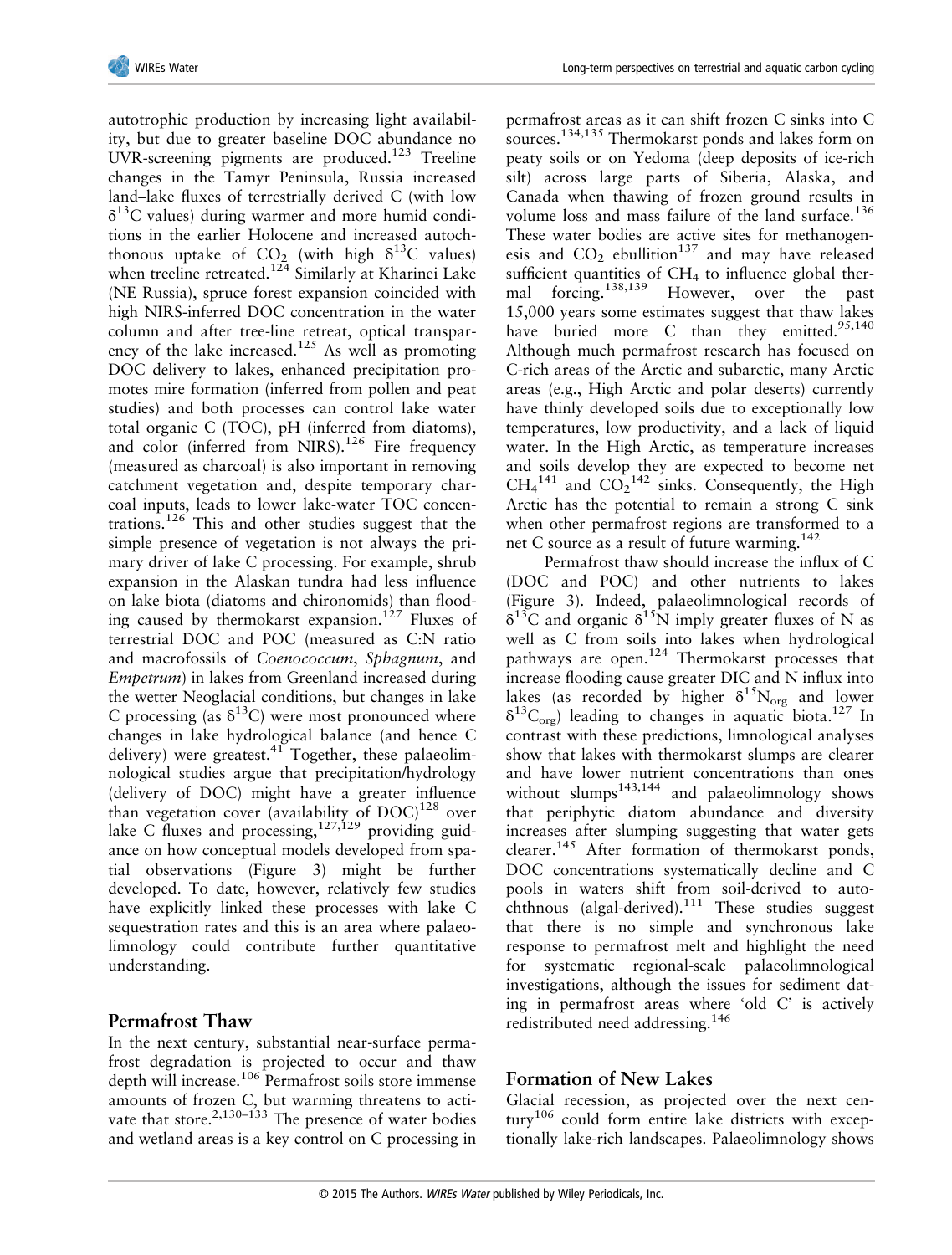that newly exposed land surfaces after glacial recession have very specific characteristics. Carbonate can be abundant in certain glacial deposits and weathering of this material is intense in the first few centuries after recession.<sup>147,148</sup> Sediments deposited shortly after the formation of a small lake (SS2, South-west Greenland) are predominantly composed of carbonate because active weathering sequesters  $CO<sub>2</sub>$  as  $HCO<sub>3</sub><sup>-149</sup>$  resulting in very high (>30 gC m<sup>-2</sup> year<sup>-1</sup>) CARs in this early period (Figure 4(a)). Newly created lake waters are usually ion-rich and, if receiving glacial meltwater, have a high loading of glacial flour leading to high minerogenic sedimentation rates.<sup>152</sup> DOC is usually scarce because of the absence of terrestrial vegetation and thus the water is very UVR transparent with glacial flour scattering the light and creating an environment suited to cyanobacteria with UVR-screening pigments.122,150 Marl-secreting charophytes can thrive in these early postglacial base-rich conditions and diatom diversity is usually  $\text{low.}^{153}$ This condition is reliant on the availability of alkaline glacial till material and may not characterize areas of noncarbonate geology or nonerosive glacial

regimes.154,155 Generally though, OC production shortly after lake inception is focused within benthic areas, and limited to specialized taxa but IC sequestration is often dominant. After this initial period of rapid inorganic C sequestration, which usually lasts a few centuries, soil development (dependent on climate) begins to influence lake C processing.<sup>148,156</sup> Lake catchments in humid climates may develop thick peaty soils, which are a rich DOC source, but the delivery of C to lakes depends on hydrological pathways (e.g., permafrost presence, delivery of groundwater, and podzolization).<sup>157</sup> The consequences of this successional change are that lake water pH and calcium (Ca) concentrations usually decline whereas C and N increase.<sup>147</sup> Although the effects of this on overall C fluxes are unknown, it is clear from Lake SS2 that C sequestration declined fivefold after soil development (Figure 4(a)). Along with soil development, vegetation succession can influence C cycling by impeding sediment transport from land<sup>158</sup> and influencing N availability through presence of  $N_2$ -fixing plants such as alder.<sup>159</sup> There is great potential for the application of



**FIGURE 4** | Inorganic and organic carbon (C) accumulation rates (not focusing-corrected) over the past ca. 8000 years in (a) freshwater Lake SS2<sup>150</sup> and (b) closed-basin oligosaline lake Braya Sø,<sup>151</sup> which are located with a few kilometers of each other in the Kangerlussuaq area of West Greenland. The high inorganic calcium carbonate deposition around 8000 years ago Lake SS2 sediments is most likely cause by intense weathering of carbonate minerals derived from glacial till, which declined when soils established. The absence of this feature in Braya Sø indicates heterogeneity of carbonate deposition in this area. Afterwards, mean uncorrected C accumulation rates (CARs) were similar in both lakes, but the much greater variability in Braya Sø is caused by fluctuations in water levels, and hence altered conditions for organic C production and deposition, including periods of anoxia in the bottom of the lake when autotrophic purple sulfur bacteria (that leave purple bands in the sediment—inset) were important in C processing. Distinct carbonate laminations in the Braya Sø sediments (inset) indicate periods of intense IC deposition, and yet IC is proportionally much less important than organic C in sediments of this lake. In both lakes, although there was a transition from warmer to cooler conditions ca. 4500 years ago, this had little impact on CARs; instead changes in the hydrological balance influenced CARs in Braya Sø, which is closed-basin and therefore hydrologically sensitive.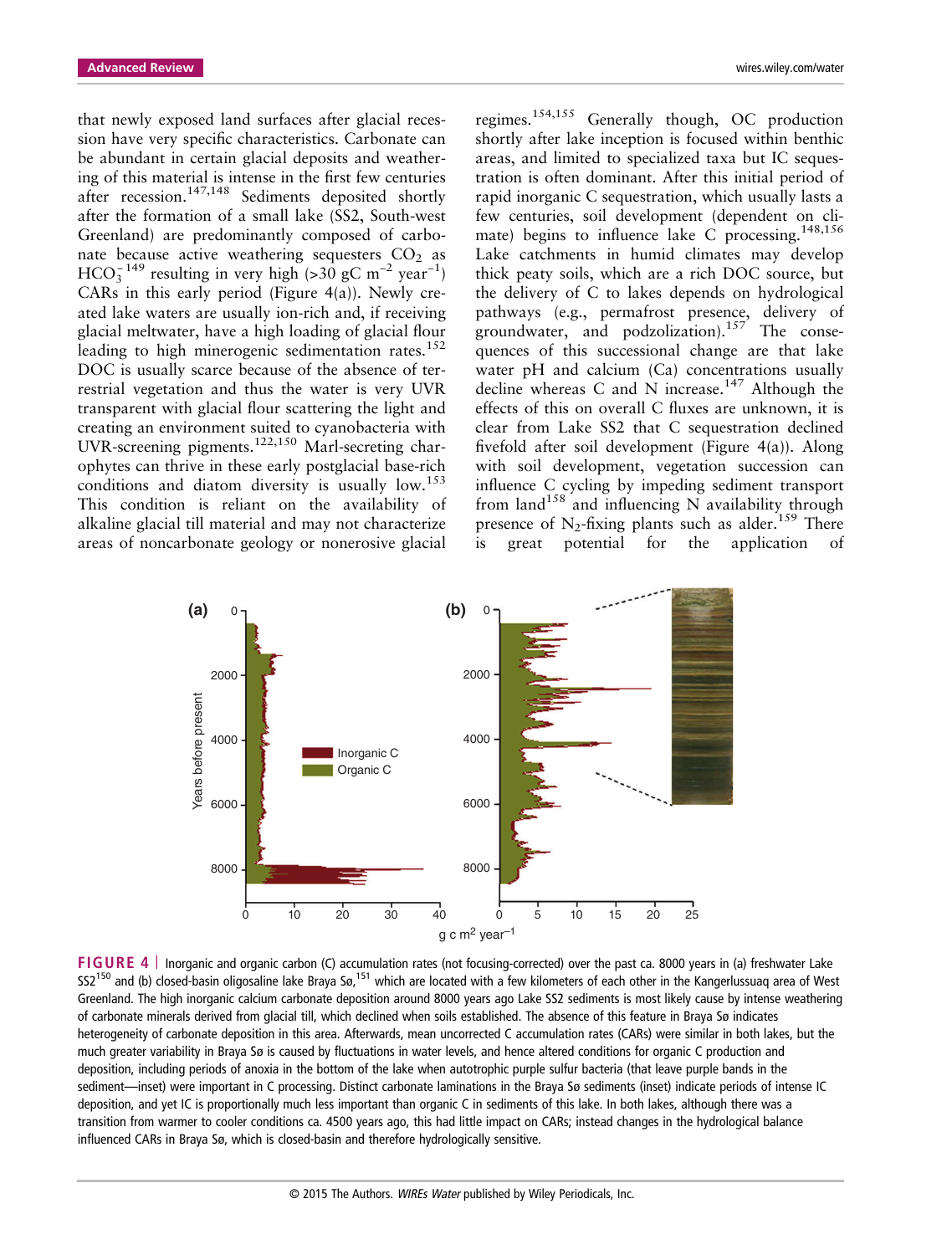palaeolimnology to better understand links between C sequestration and lake–landscape ontogeny.<sup>160</sup>

Palaeolimnology is also well placed to understand changes in C cycling within lakes and standing waters that are formed by nonglacial processes. Holocene connectivity between land and sea has altered through relative sea-level changes,  $161$  including glacio-isostatic adjustments<sup>162,163</sup> leading to isolation of lake basins from the sea. Most palaeolimnology studies to date have focused on reconstruction of past sea levels using isolation basins.<sup>164</sup> However, marine–freshwater transitions cause fundamental changes in ecosystem structure such as changes in water residence time and stratification, shifts in nutrient limitation, and major reorganization of biotic communities. Visible transitions in sediment stratigraphies show how sediments of isolation basins are more C-rich than marine basins, $165$  and physical connectivity with the sea influences CARs in coastal fiords.<sup>166</sup> Globally, the damming of rivers created at least 1000 new reservoirs per year between 1950 and  $1970^{167}$  with hydroelectric reservoirs alone (20% of all reservoirs) now covering  $3.4 \times 10^5$  km<sup>2</sup> of global land surface.<sup>168</sup> Future reservoir creation is acknowledged as one of the major drivers of changes in greenhouse gas fluxes between inland waters and the atmosphere, $4$  and damming has trapped 1–3 billion metric tons of C in reservoirs over the past 50 years. $169$  Reservoirs can be a particularly impor $t$ ant CH<sub>4</sub> source, especially in the tropics where they were created by flooding forests with C-rich soils.168,170 Reservoir sediment accumulation is strongly correlated with CH<sub>4</sub> production, highlighting a role for palaeolimnology in tracking potential changes in  $CH_4$  fluxes.<sup>171</sup> As reservoirs get older, intensity of C processing from the flooded terrestrial OM may subside and be replaced by autochthonous production, dependent on external nutrient supply.<sup>172</sup> There is great potential to explore these ideas using palaeolimnology, but issues associated with heterogeneous sedimentation in the disturbed reservoir environments must be considered.<sup>173,174</sup>

# **Hydrological Change and Inorganic C Processing**

Inorganic C dynamics are important components of the C cycle in saline and hard-water lakes. $4,175$ Allochthonous IC sources to lakes usually depend on catchment geology and surficial deposits with groundwater inputs being important in limestone regions.<sup>176,177</sup> Calcium carbonate (CaCO<sub>3</sub>) can form directly from photosynthesis if soluble  $Ca<sup>2+</sup>$  ions are present causing 'lake whiting' during phytoplankton

blooms (Eq.  $(1)$ ). In this case, CaCO<sub>3</sub> precipitates around algal cells because the alkaline microenvironment caused by photosynthesis causes cells to act as nucleation sites.<sup>178</sup> This process is an effective vector for PIC deposition into sediments and can be enhanced during warmer years in some lakes.<sup>179</sup> Several types of aquatic plants are well known for  $CaCO<sub>3</sub>$  (marl) precipitation and can be important contributors to the sediment C sink.<sup>180,181</sup> Inorganic precipitation and sedimentation of carbonates can also occur in lakes through simple concentration, which is common in closed-basin (endorheic) lakes that lack an outflow and become saline when there is a precipitation deficit<sup>151</sup> (e.g., Figure 4(b)). Sustained  $CaCO<sub>3</sub>$  precipitation may cause lake waters to become dominated by sulfate rather than bicarbonate<sup>182</sup> and this process also has implications for lake–atmosphere C fluxes because it causes  $CO<sub>2</sub>$ enhancement of lake water at high salinities $183$ :

$$
Ca2+ + 2HCO3- = CaCO3(s) + CO2(aq) + H2O
$$
\n(1)

These precipitation legacies preserved in lake sediments as PIC are useful in explaining present day patterns in water chemistry.<sup>184</sup> Saline lakes  $\approx$  (>1000  $\mu$ S cm<sup>-1</sup> conductivity and comprising onefifth of the global lake surface area) are considered especially important in the C cycle<sup>185</sup> because  $CO<sub>2</sub>$ exchange with the atmosphere is chemically enhanced (up to threefold) by hydration reactions of  $CO<sub>2</sub>$  with hydroxide ions and water molecules in the lake boundary layer.<sup>186</sup>

Palaeolimnology shows that past climate changes had a marked influence on IC cycling in many lakes, especially endorheic basins that are particularly responsive to climate.<sup>187</sup> Lake hydrological closure often leads to deposition of sediments that are more enriched in carbonates, as external sedimentary inputs decline.<sup>188</sup> However, higher relative abundance of IC may not necessarily translate to an increase in C sequestration rates (Figure 4). Concentration of lake waters through hydrological closure can increase carbonate sequestration and induce a switch from calcite to aragonite deposition as lake closure progresses,<sup>189</sup> but excessive evapoconcentration may cause a switch from carbonate to gypsum  $(CaSO_4.2H_2O).^{177}$  In-lake processes such as meromixis and localized evaporation at lake margins can also affect ratios of calcite:gypsum deposition.<sup>187</sup> Transition from prairie to forest in North America around 4000 years ago led to the abrupt loss of annual carbonate-C laminations and predominantly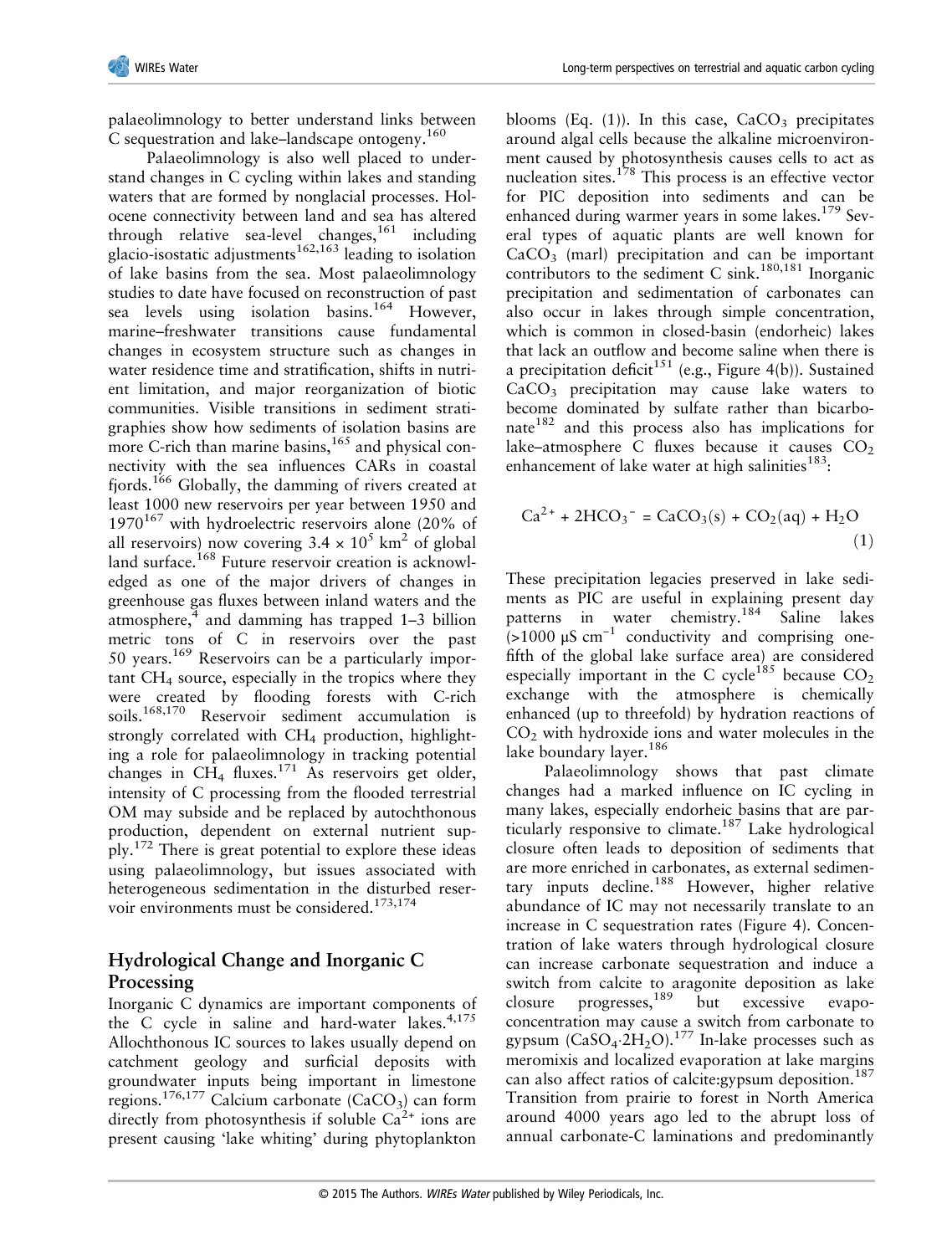organic C burial in hydrologically closed lake basins.5,190 The converse transition from forest to prairie close to this region led to heavier  $\delta^{13}$ C in sedimentary carbonates indicating that less DIC was derived from isotopically light terrestrial sources or lake primary producers.<sup>189</sup>

#### **Land Use Change and Soil Erosion**

Soil erosion from humans has increased global river sediment transport by  $2.3 \pm 0.6$  billion metric tons per year during the Anthropocene. However, land disturbance by humans has altered C sequestration in lake basins for millennia in many regions. $85,191$  It is apparent that over mid- to late-Holocene timescales humans can have a greater impact on sediment loads than climate. $^{30,33,192}$  Agricultural development alters vegetation cover and hydrological pathways, e.g., via land drainage, $193$  and so can directly influence DOC and POC fluxes to lakes.<sup>194</sup> For example, lakewater TOC concentrations in Sweden have been extensively influenced over the past ca. 500 years by changes in agricultural practices.195,196 Sediment delivery following major human impact can increase 5- to10 fold.158,192 Although erosion of C-rich soils might enhance CARs in lakes, the relationship between lake C cycling and soil erosion is rarely this simple because erosion associated with the removal of forest cover often leads to minerogenic inwash (registered as higher sedimentation rates and lower sedimentary C content). Soil erosion is also often associated with eutrophication, which increases autochthonous OC production<sup>194</sup> (Figure 5). Therefore, abrupt increases in sediment accumulation rate often follow on from land disturbance, but it is unclear whether they result in increased CARs as much of the input is minerogenic.<sup>198–200</sup> Many tropical regions are now experiencing major land disturbance associated with development which, when associated with intense monsoon rains, may have a significant influence on allochthonous POC loads.<sup>201</sup>

A major indirect effect of land disturbance is that nutrients are more efficiently transferred from the land to lakes, and/or applied as fertilizers in intensive agricultural regimes. The resultant change in lake nutrient balances can fuel a greater proportion of algal-derived C as algal growth is fertilized (Figure 5).<sup>197</sup> Hence, OC and diatom accumulation rates increased after medieval land disturbances in Sweden.<sup>45</sup> Changes to land cover may also influence sediment C preservation because sediment laminations sometimes cease after removal of forest cover indicating greater physical mixing in the water column. $202,203$  In contrast, bottom-water anoxia may be



**FIGURE 5** | Sediment core measurements from Blelham Tarn, a small lake in the English Lake District taken from<sup>197</sup> showing changes in (a) organic C (OC) burial rates (focusing-corrected) and loss-onignition (LOI) at 550°C as an estimate of the % organic content and (b) concentrations of the cyanobacterial pigment aphanizophyll expressed relative to the organic content of the sediment. The proportional increase in aphanizophyll relative to OM in the sediment indicates that cyanobacteria associated with lake eutrophication, became proportionally more important within the lake C budget after ca. 1950 when piped water and sewerage systems were installed in a village within the lake catchment. The general increase in C accumulation rate (CAR) started before 1950 and is associated with agricultural intensification, with peak CARs during the 1980–1990s associated with high livestock densities, and soil erosion. Soil erosion led to a decline in LOI, due to dilution of the %OM by minerogenic material, but the CARs show that it had the net effect of stimulating C burial, probably from enhanced eutrophication. The upper sediments have very high LOI, possibly due to incomplete C degradation, but also because of the decline in soil erosion when livestock densities were reduced.

initiated by lake catchment disturbance, as occurred with early native Iroquoian horticultural activity (AD 1268–1486) in North America.<sup>204</sup> Meta-analysis of multiple sediment cores has shown that agricultural intensification has increased C sequestration rates up to eightfold in lakes from North Amer $ica^{33,205}$  and Europe,<sup>33</sup> although increases in Europe have been sustained for longer throughout the 20th century. Therefore, in highly disturbed mid-latitude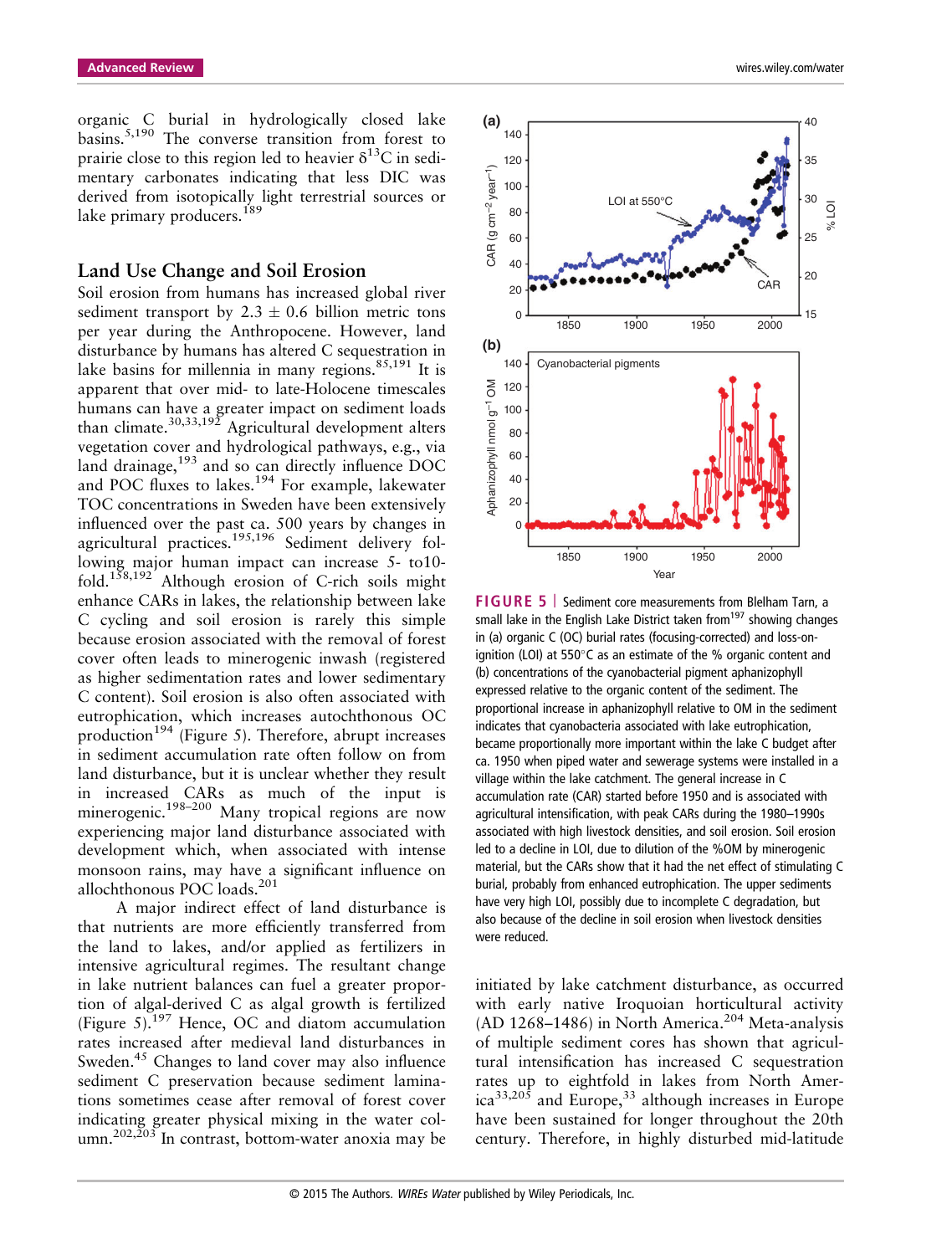regions (30–50°N), human-induced burial of C in lakes generally exceeds that driven by climatic changes.

# **Disruptions to Lake Biogeochemistry**

The chemical balance of many lakes has been greatly altered by the delivery of human-derived pollutants during the Anthropocene.<sup>206</sup> To service human population growth and urban expansion, lakes have been used as receptacles for sewage or sewage effluent.<sup>207</sup> Unprocessed sewage has a high OM content and so may stimulate heterotrophic bacterial activity and CO2 efflux from lakes. Secondary-treated sewage effluent has less OM but often remains enriched in nitrogen and phosphorus which fertilize autotrophic algal growth and so  $CO<sub>2</sub>$  uptake. The apparent benefit of enhancing C sequestration capability of lakes through fertilization is, however, offset by reduction in water quality and other ecosystem services, $208$  and the general resilience of lakes to be forced into net autotrophy.<sup>209</sup> However, it is clear that relatively more sediment OM derives from autochthonous sources after lake fertilization<sup>200</sup> (Figure 5). Increased sedimentation rates are a positive feedback for enhancement of OM preservation,<sup>88</sup> but severe sediment anoxia can lead to methanogenesis, which may cancel out the C sequestration benefits.<sup>210,211</sup> In shallow lakes, fertilization can stimulate planktonic production at the expense of benthic plants and algae, which are very efficient C sequesterers.<sup>212</sup> These compensatory whole-ecosystem effects are very difficult to monitor using standard limnological techniques and here sedimentary analyses can provide a useful overview.<sup>213</sup> Lake eutrophication can shift algal communities over longer timescales, as described by the Si depletion hypothesis, $2^{14}$  whereby P fertilization initially stimulates diatom production and sedimentary C sequestration, but long-term burial of Si leads to eventual replacement of siliceous algae with cyanobacteria.<sup>32</sup> As well as creating a water quality issue, little is known of the effects on mass C sequestration of such changes in algal communities.

Major modifications to the N cycle through fossil fuel combustion and artificial fertilizer production have led to the fertilization of many remote lakes through atmospheric deposition. Palaeolimnology has highlighted the widespread nature of this issue using<sup>15</sup>N stable isotopes as tracers.<sup>215,216</sup> It is estimated that 1.0–2.3 GtC year<sup>-1</sup> of terrestrial C storage may have been stimulated by anthropogenic increases in nitrogen deposition in the past century.<sup>217</sup> Lakes are not well integrated into this

estimate, despite the knowledge that N deposition can significantly modify lake ecology and, hence, C sequestration potential.<sup>218,219</sup> Atmospheric pollution also causes acidification of surface waters in poorly buffered acid-sensitive regions,  $220$  leaving strata of soot particles and metal pollution in lake sediments.<sup>42,221</sup> Acidification makes lake waters more transparent because it coagulates, bleaches, and oxidizes colored DOM98,222 and therefore alters habitat availability for lake biota. $223,224$  Palaeolimnology shows how acidification-induced water clarity increases (traced using UVR pigments) lead to either expansion of benthic algal growth (increased C sequestration) $^{225}$  or when acidification is extreme, suppression of algal production through UVR damage.<sup>226</sup> Acidification can also lead to long-term Ca depletion in lakes, altering lake biota, with implications for OC and IC cycling.<sup>227</sup> In recent decades, there is evidence for widespread lake water browning through increasing DOC concentrations, as lakes recover from acidification across North America and Europe.<sup>228,229</sup> Understanding how such processes interact with the recovery of in-lake biota and other stressors will be critical in quantifying changes in lake C processing in the future. $^{230}$ 

# **CONCLUSIONS**

Many of the routine methods and techniques used in palaeolimnological studies can contribute to the interpretation of terrestrial-aquatic C cycling. Previous palaeolimnological studies applied to address other research questions are often of relevance to C cycling, and there is scope for further exploitation of this knowledge base. In comparison with limnological techniques, palaeolimnology has the specific advantages of being able to address questions on timescales of relevance to many GEC processes and of providing information that integrates spatially (habitat–lake–watershed–airshed) and temporally (annual–decadal). This integrative perspective is highly valuable in identifying which sources and processes might be quantitatively important to overall lake C budgets and in directing where limnological investigations need to be focused. Palaeolimnology techniques are well suited to quantifying C sequestration rates in lake basins but, unlike limnological techniques, cannot be used for directly estimating gas fluxes. However, closer integration of limnology and palaeolimnology together with quantitative sediment trap studies is key to providing holistic and quantitative understanding of lake C cycles and budgets and their relevance for earth system processes.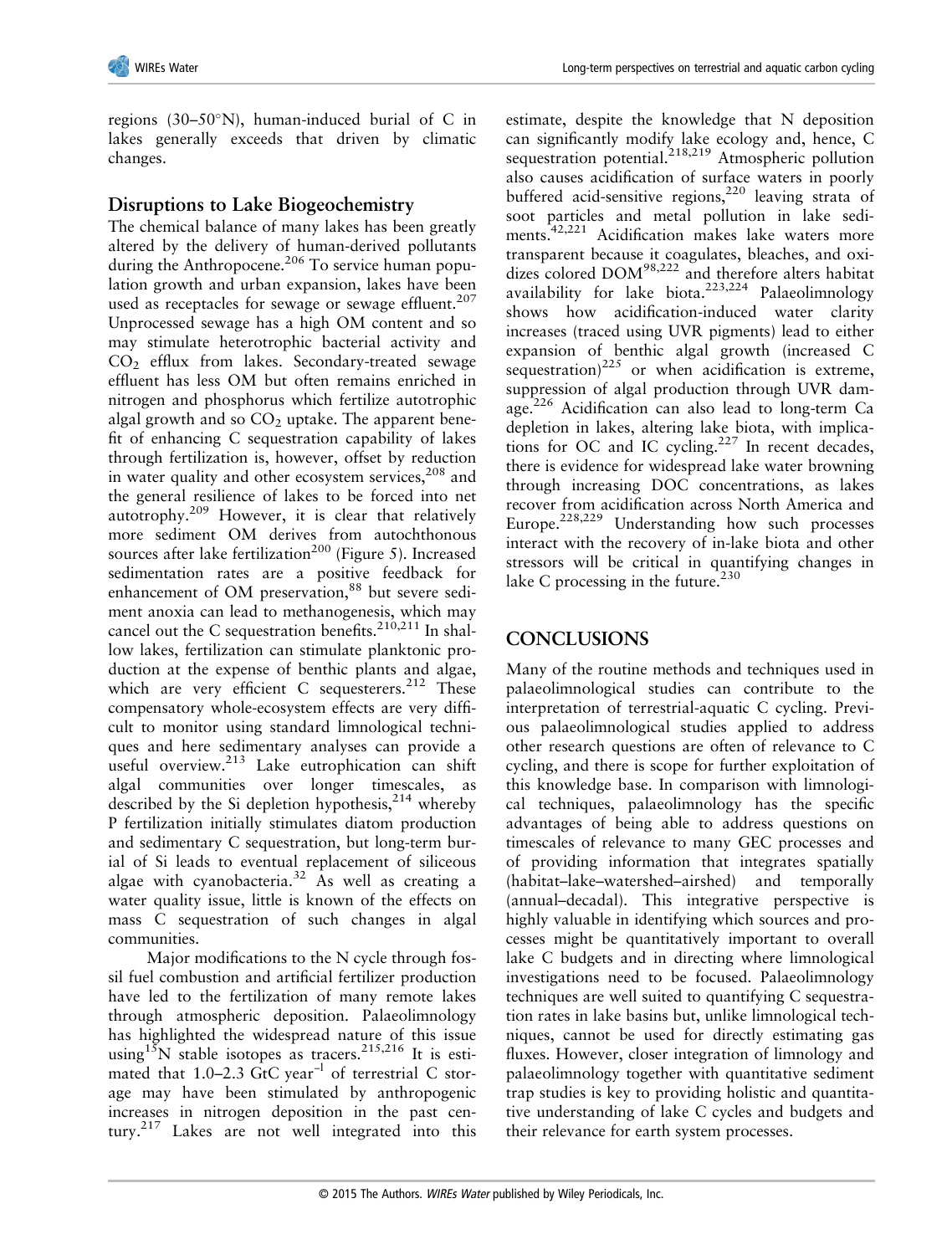### **ACKNOWLEDGMENTS**

We thank the two reviewers of this manuscript for their insightful and helpful comments, and to Heather Moorhouse for providing the data for Figure 5. Many of the concepts in this review have been discussed and developed as part of the NERC-funded project NE/K000349/1 'Lakes and the Arctic carbon cycle.'

### **FURTHER READING**

Einsele G, Yan J, Hinderer M. Atmospheric carbon burial in modern lake basins and its significance for the global carbon budget. *Glob Planet Change* 2001, 30:167–195. doi:10.1016/S0921-8181(01)00105-9.

#### **REFERENCES**

- 1. Prairie YT. Carbocentric limnology: looking back, looking forward. *Can J Fish Aquat Sci* 2008, 65:543–548. doi:10.1139/f08-011.
- 2. Kling GW, Kipphut GW, Miller MC. The flux of  $CO<sub>2</sub>$  and  $CH<sub>4</sub>$  from lakes and rivers in arctic Alaska. *Hydrobiologia* 1992, 240:23–36. doi:10.1007/ BF00013449.
- 3. Hanson PC, Pollard AI, Bade DL, Predick K, Carpenter SR, Foley JA. A model of carbon evasion and sedimentation in temperate lakes. *Glob Change Biol* 2004, 10:1285–1298. doi:10.1111/j.1529- 8817.2003.00805.x.
- 4. Tranvik LJ, Downing JA, Cotner JB, Loiselle SA, Striegl RG, Ballatore TJ, Dillon P, Finlay K, Fortino K, Knoll LB. Lakes and reservoirs as regulators of carbon cycling and climate. *Limnol Oceanogr* 2009, 54:2298–2314. doi:10.4319/ lo.2009.54.6\_part\_2.2298.
- 5. Dean WE, Gorham E. Magnitude and significance of carbon burial in lakes, reservoirs, and peatlands. *Geology* 1998, 26:535–538. doi:10.1130/0091-7613(1998) 026<0535:MASOCB>2.3.CO;2.
- 6. Stallard RF. Terrestrial sedimentation and the carbon cycle: coupling weathering and erosion to carbon burial. *Glob Biogeochem Cycles* 1998, 12:231–257. doi:10.1029/98GB00741.
- 7. Alin SR, Johnson TC. Carbon cycling in large lakes of the world: a synthesis of production, burial, and lake-atmosphere exchange estimates. *Glob Biogeochem Cycles* 2007, 21:GB3002. doi:10.1029/ 2006GB002881.
- 8. Cole J. Freshwater in flux. *Nat Geosci* 2013, 6:13–14. doi:10.1038/ngeo1696.
- 9. Cole JJ, Prairie YT, Caraco NF, McDowell WH, Tranvik LJ, Striegl RG, Duarte CM, Kortelainen P, Downing JA, Middelburg JJ. Plumbing the global carbon cycle: integrating inland waters into the terrestrial carbon budget. *Ecosystems* 2007, 10:172–185. doi:10.1007/s10021-006-9013-8.
- 10. Raymond PA, Hartmann J, Lauerwald R, Sobek S, McDonald C, Hoover M, Butman D, Striegl R, Mayorga E, Humborg C. Global carbon dioxide emissions from inland waters. *Nature* 2013, 503:355–359. doi:10.1038/nature12760.
- 11. Vadeboncoeur Y, Vander Zanden MJ, Lodge DM. Putting the lake back together: reintegrating benthic pathways into lake food web models. *Bioscience* 2002, 52:44–54. doi:10.1641/0006-3568(2002)052[0044: PTLBTR]2.0.CO;2.
- 12. Ask J, Karlsson J, Persson L, Ask P, Byström P, Jansson M. Whole-lake estimates of carbon flux through algae and bacteria in benthic and pelagic habitats of clear-water lakes. *Ecology* 2009, 90:1923–1932. doi:10.1890/07-1855.1.
- 13. McGowan S, Leavitt PR. The role of paleoecology in whole-ecosystem science. In: Miao S, Carstenn S, Nungesser M, eds. *Real World Ecology*. New York: Springer; 2009, 161–208. doi:10.1007/978-0-387- 77942-3\_7.
- 14. Cole JJ, Caraco NF, Kling GW, Kratz TK. Carbon dioxide supersaturation in the surface waters of lakes. *Science* 1994, 265:1568–1570. doi:10.1126/ science.265.5178.1568.
- 15. Jansson M, Bergström A-K, Blomqvist P, Drakare S. Allochthonous organic carbon and phytoplankton/bacterioplankton production relationships in lakes. *Ecology* 2000, 81:3250–3255. doi:10.1890/0012-9658 (2000)081[3250:AOCAPB]2.0.CO;2.
- 16. Verpoorter C, Kutser T, Seekell DA, Tranvik LJ. A global inventory of lakes based on high-resolution satellite imagery. *Geophys Res Lett* 2014, 41:6396–6402. doi:10.1002/2014GL060641.
- 17. Sobek S, Tranvik LJ, Prairie YT, Kortelainen P, Cole JJ. Patterns and regulation of dissolved organic carbon: an analysis of 7,500 widely distributed lakes. *Limnol Oceanogr* 2007, 52:1208–1219. doi:10.4319/ lo.2007.52.3.1208.
- 18. Elser JJ, Andersen T, Baron JS, Bergström A-K, Jansson M, Kyle M, Nydick KR, Steger L, Hessen DO.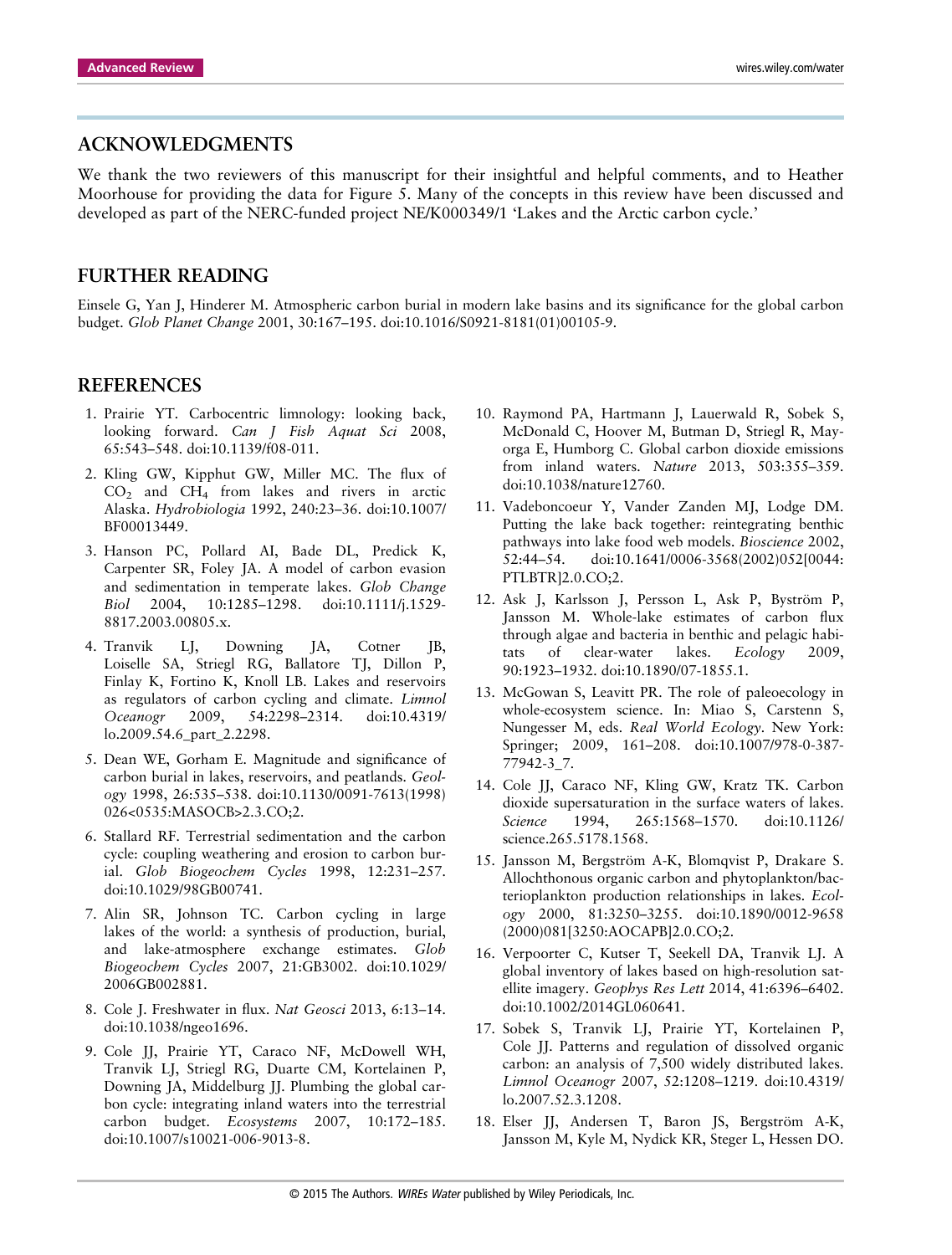Shifts in lake N:P stoichiometry and nutrient limitation driven by atmospheric nitrogen deposition. *Science* 2009, 326:835–837. doi:10.1126/science.1176199.

- 19. Tulonen T, Kankaala P, Ojala A, Arvola L. Factors controlling production of phytoplankton and bacteria under ice in a humic, boreal lake. *J Plankton Res* 1994, 16:1411–1432. doi:10.1093/plankt/16.10.1411.
- 20. Michmerhuizen CM, Striegl RG, McDonald ME. Potential methane emission from north-temperate lakes following ice melt. *Limnol Oceanogr* 1996, 41:985–991. doi:10.4319/lo.1996.41.5.0985.
- 21. Striegl RG, Michmerhuizen CM. Hydrologic influence on methane and carbon dioxide dynamics at two north-central Minnesota lakes. *Limnol Oceanogr* 1998, 43:1519–1529. doi:10.4319/lo.1998.43.7.1519.
- 22. Hampton SE, Moore MV, Ozersky T, Stanley EH, Polashenski CM, Galloway AW. Heating up a cold subject: prospects for under-ice plankton research in lakes. *J Plankton Res* 2015, 37:277–284. doi:10.1093/ plankt/fbv002.
- 23. McGowan S, Leavitt PR, Hall RI, Wolfe BB, Edwards TW, Karst-Riddoch T, Vardy SR. Interdecadal declines in flood frequency increase primary production in lakes of a northern river delta. *Glob Change Biol* 2011, 17:1212–1224. doi:10.1111/ j.1365-2486.2010.02304.x.
- 24. Anderson NJ. Landscape disturbance and lake response: temporal and spatial perspectives. *Freshw Rev* 2014, 7:77–120. doi:10.1608/FRJ-7.2.811.
- 25. Heiri O, Lotter AF, Lemcke G. Loss on ignition as a method for estimating organic and carbonate content in sediments: reproducibility and comparability of results. *J Paleolimnol* 2001, 25:101–110. doi:10.1023/ A:1008119611481.
- 26. Dean WE. Determination of carbonate and organic matter in calcareous sediments and sedimentary rocks by loss on ignition: comparison with other methods. *J Sediment Petrol* 1974, 44:242–248. doi:10.1306/ 74D729D2-2B21-11D7-8648000102C1865D.
- 27. Meyers PA, Teranes JL. Sediment organic matter. In: Last WM, Smol JP, eds. *Tracking environmental change using lake sediments*. Dordrecht: Kluwer; 2001, 239–270. doi:10.1007/0-306-47670-3\_9.
- 28. Tenzer GE, Meyers PA, Knoop P. Sources and distribution of organic and carbonate carbon in surface sediments of Pyramid Lake, Nevada. *J Sediment Res* 1997, 67:884–890. doi:10.1306/D4268667-2B26- 11D7-8648000102C1865D.
- 29. Campbell I, Campbell C, Vitt D, Kelker D, Laird L, Trew D, Kotak B, LeClair D, Bayley S. A first estimate of organic carbon storage in Holocene lake sediments in Alberta, Canada. *J Paleolimnol* 2000, 24:395–400. doi:10.1023/A:1008103605817.
- 30. Kastowski M, Hinderer M, Vecsei A. Long-term carbon burial in European lakes: analysis and

estimate. *Glob Biogeochem Cycles* 2011, 25:GB3019. doi:10.1111/gcb.12491.

- 31. Anderson NJ, D'andrea W, Fritz SC. Holocene carbon burial by lakes in SW Greenland. *Glob Change Biol* 2009, 15:2590–2598. doi:10.1029/2010GB003874.
- 32. Anderson NJ. A whole-basin diatom accumulation rate for a small eutrophic lake in Northern Ireland and its palaeoecological implications. *J Ecol* 1989, 77:926–946. doi:10.2307/2260814.
- 33. Anderson NJ, Dietz R, Engstrom D. Land-use change, not climate, controls organic carbon burial in lakes. *Proc R Soc Lond B Biol Sci* 2013, 280:20131278. doi:10.1098/rspb.2013.1278.
- 34. Anderson NJ, Bennion H, Lotter A. Lake eutrophication and its implications for organic carbon sequestration in Europe. *Glob Change Biol* 2014, 20:2741–2751. doi:10.1111/gcb.12584.
- 35. Kortelainen P, Pajunen H, Rantakari M, Saarnisto M. A large carbon pool and small sink in boreal Holocene lake sediments. *Glob Change Biol* 2004, 10:1648–1653. doi:10.1111/j.1365- 2486.2004.00848.x.
- 36. Ferland ME, Giorgio PA, Teodoru CR, Prairie YT. Long-term C accumulation and total C stocks in boreal lakes in northern Québec. *Glob Biogeochem Cycles* 2012, 26:GB0E04. doi:10.1029/ 2011GB004241.
- 37. Lowag J, Bull J, Vardy M, Miller H, Pinson L. Highresolution seismic imaging of a Younger Dryas and Holocene mass movement complex in glacial Lake Windermere, UK. *Geomorphology* 2012, 171:42–57. doi:10.1016/j.geomorph.2012.05.002.
- 38. Vanneste M, De Batist M, Golmshtok A, Kremlev A, Versteeg W. Multi-frequency seismic study of gas hydrate-bearing sediments in Lake Baikal, Siberia. *Mar Geol* 2001, 172:1–21. doi:10.1016/S0025-3227(00) 00117-1.
- 39. Prentice I, Harrison S, Bartlein P. Global vegetation and terrestrial carbon cycle changes after the last ice age. *New Phytol* 2011, 189:988–998. doi:10.1111/ j.1469-8137.2010.03620.x.
- 40. Heggen MP, Birks HH, Anderson NJ. Long-term ecosystem dynamics of a small lake and its catchment in west Greenland. *Holocene* 2010, 20:1207–1222. doi:10.1177/0959683610371995.
- 41. Leng MJ, Wagner B, Anderson NJ, Bennike O, Woodley E, Kemp SJ. Deglaciation and catchment ontogeny in coastal south-west Greenland: implications for terrestrial and aquatic carbon cycling. *J Quat Sci* 2012, 27:575–584. doi:10.1002/jqs.2544.
- 42. Rose N. Inorganic fly-ash spheres as pollution tracers. *Environ Pollut* 1996, 91:245–252. doi:10.1016/0269- 7491(95)00044-5.
- 43. Whitlock C, Larsen C. Charcoal as a fire proxy. In: Smol JP, Birks HJB, Last WM, eds. *Tracking*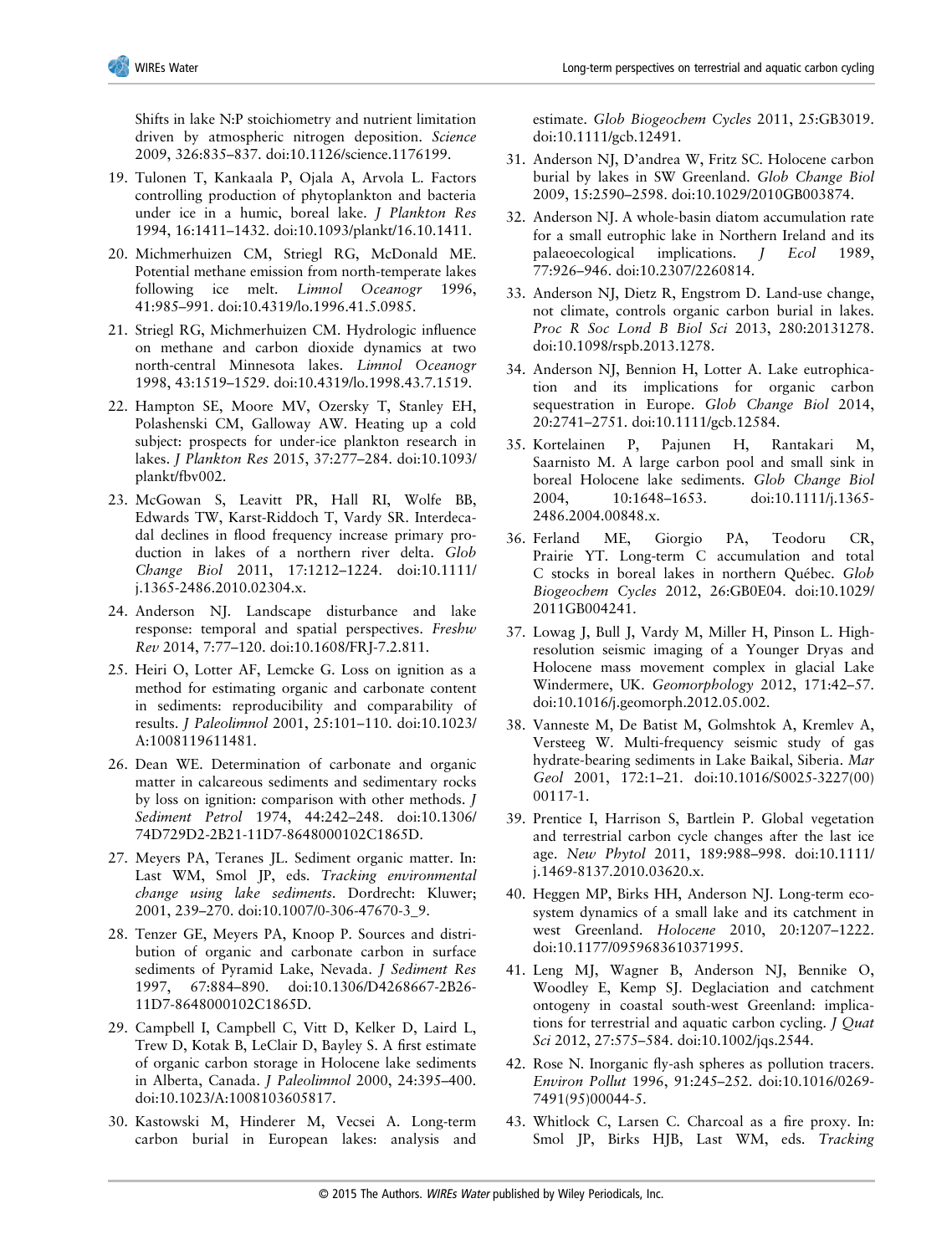*Environmental Change Using Lake Sediments*. Vol. 3, Terrestrial, Algal and Siliceous Indicators. Dordrecht: Kluwer Academic Publishers; 2001, 75–97. doi:10.1007/0-306-47668-1-5.

- 44. Bunting L, Leavitt PR, Gibson CE, McGee EJ, Hall VA. Degradation of water quality in Lough Neagh, Northern Ireland, by diffuse nitrogen flux from a phosphorus-rich catchment. *Limnol Oceanogr* 2007, 52:354–369. doi:10.4319/lo.2007.52.1.0354.
- 45. Anderson NJ, Renberg I, Segerstrom U. Diatom production responses to the development of early agriculture in a boreal forest lake-catchment (Kassjön, northern Sweden). *J Ecol* 1995, 83:809–822. doi:10.2307/2261418.
- 46. Ryves DB, Juggins S, Fritz SC, Battarbee RW. Experimental diatom dissolution and the quantification of microfossil preservation in sediments. *Palaeogeogr Palaeoclimatol Palaeoecol* 2001, 172:99–113. doi:10.1016/S0031-0182(01)00273-5.
- 47. Smol JP, Birks HJB, Last WM. Tracking environmental change using lake sediments. *Zoological Indicators*, vol. 4. Dordrecht: Kluwer Academic Publishers; 2002. doi:10.1007/0-306-47671-1.
- 48. Brodersen KP, Pedersen O, Lindegaard C, Hamburger K. Chironomids (Diptera) and oxyregulatory capacity: an experimental approach to paleolimnological interpretation. *Limnol Oceanogr* 2004, 49:1549–1559. doi:10.4319/lo.2004.49.5.1549.
- 49. Rawcliffe R, Sayer CD, Woodward G, Grey J, Davidson TA, Jones JI. Back to the future: using palaeolimnology to infer long-term changes in shallow lake food webs. *Freshw Biol* 2010, 55:600–613. doi:10.1111/j.1365-2427.2009.02280.x.
- 50. Davidson TA, Sayer CD, Perrow M, Bramm M, Jeppesen E. The simultaneous inference of zooplanktivorous fish and macrophyte density from sub-fossil cladoceran assemblages: a multivariate regression tree approach. *Freshw Biol* 2010, 55:546–564. doi:10.1111/j.1365-2427.2008.02124.x.
- 51. Wiik E, Bennion H, Sayer CD, Davidson TA, McGowan S, Patmore IR, Clarke SJ. Ecological sensitivity of marl lakes to nutrient enrichment: evidence from Hawes Water, UK. *Freshw Biol* 2015, 60:2226–2247. doi:10.1111/fwb.12650.
- 52. Meyer PA, Ishiwatari R. Lacustrine organic geochemistry—an overview of indicators of organic matter sources and diagenesis in lake sediments. *Org Geochem* 1993, 20:867–900. doi:10.1016/0146-6380 (93)90100-P.
- 53. McGowan S. Pigment studies. In: Elias S, Mock CJ, eds. *Encyclopedia of Quaternary Sciences*. Amsterdam: Elsevier; 2013. Vol. 3, 326–338. doi:10.1016/B978-0- 444-53643-3.00235-1.
- 54. Leavitt PR, Vinebrooke RD, Donald DB, Smol JP, Schindler DW. Past ultraviolet radiation environments

in lakes derived from fossil pigments. *Nature* 1997, 388:457–459. doi:10.1038/41296.

- 55. Tani Y, Kurihara K, Nara F, Itoh N, Soma M, Soma Y, Tanaka A, Yoneda M, Hirota M, Shibata Y. Temporal changes in the phytoplankton community of the southern basin of Lake Baikal over the last 24,000 years recorded by photosynthetic pigments in a sediment core. *Org Geochem* 2002, 33:1621–1634. doi:10.1016/S0146-6380(02)00107-9.
- 56. Talbot HM, Farrimond P. Bacterial populations recorded in diverse sedimentary biohopanoid distributions. *Org Geochem* 2007, 38:1212–1225. doi:10.1016/j.orggeochem.2007.04.006.
- 57. Sessions AL, Zhang L, Welander PV, Doughty D, Summons RE, Newman DK. Identification and quantification of polyfunctionalized hopanoids by high temperature gas chromatography–mass spectrometry. *Org Geochem* 2013, 56:120–130. doi:10.1016/j. orggeochem.2012.12.009.
- 58. Naeher S, Niemann H, Peterse F, Smittenberg RH, Zigah PK, Schubert CJ. Tracing the methane cycle with lipid biomarkers in Lake Rotsee (Switzerland). *Org Geochem* 2014, 66:174–181. doi:10.1016/j. orggeochem.2013.11.002.
- 59. Carnevali MP, Rohrssen M, Williams M, Michaud A, Adams H, Berisford D, Love G, Priscu J, Rassuchine O, Hand K. Methane sources in arctic thermokarst lake sediments on the North Slope of Alaska. *Geobiology* 2015, 13:181–197. doi:10.1111/ gbi.12124.
- 60. Costello AM, Auman AJ, Macalady JL, Scow KM, Lidstrom ME. Estimation of methanotroph abundance in a freshwater lake sediment. *Environ Microbiol* 2002, 4:443–450. doi:10.1046/j.1462- 2920.2002.00318.x.
- 61. Van Winden JF, Talbot HM, Kip N, Reichart G-J, Pol A, McNamara NP, Jetten MS, den Camp HJO, Damste JSS. Bacteriohopanepolyol signatures as markers for methanotrophic bacteria in peat moss. *Geochim Cosmochim Acta* 2012, 77:52–61. doi:10.1016/j. gca.2011.10.026.
- 62. Anderson-Carpenter LL, McLachlan JS, Jackson ST, Kuch M, Lumibao CY, Poinar HN. Ancient DNA from lake sediments: bridging the gap between paleoecology and genetics. *BMC Evol Biol* 2011, 11:30. doi:10.1186/1471-2148-11-30.
- 63. Tolu J, Gerber L, Boily J-F, Bindler R. Highthroughput characterization of sediment organic matter by pyrolysis–gas chromatography/mass spectrometry and multivariate curve resolution: a promising analytical tool in (paleo) limnology. *Anal Chim Acta* 2015, 23:93–102. doi:10.1016/j. aca.2015.03.043.
- 64. Korsman T, Nilsson M, Oehman J, Renberg I. Nearinfrared reflectance spectroscopy of sediments: a potential method to infer the past pH of lakes. *Environ Sci*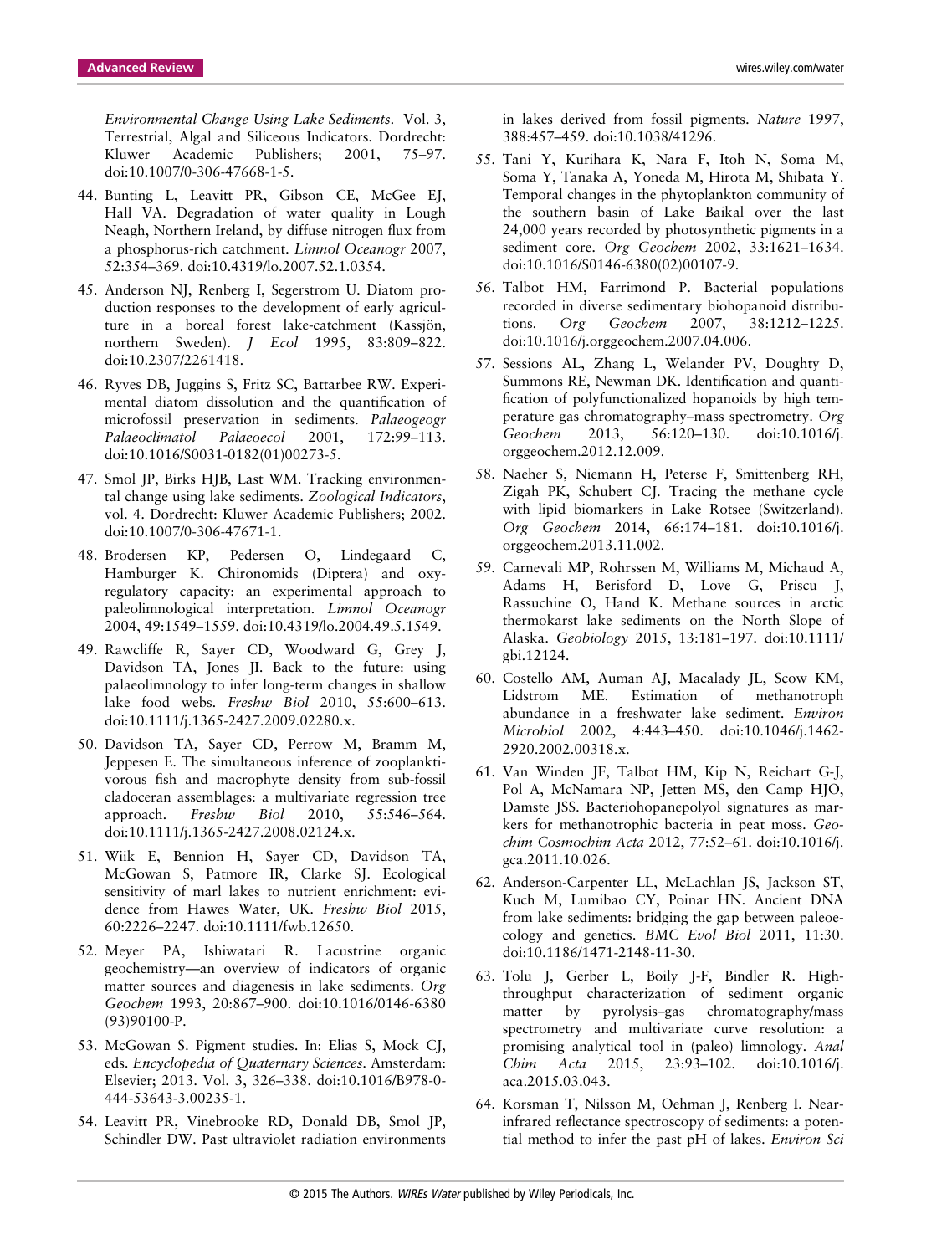*Technol* 1992, 26:2122–2126. doi:10.1021/ es00035a008.

- 65. Rosén P, Dåbakk E, Renberg I, Nilsson M, Hall R. Near-infrared spectrometry (NIRS): a new tool for inferring past climatic changes from lake sediments. *Holocene* 2000, 10:161–166. doi:10.1191/ 095968300670554274.
- 66. Galman V, Rydberg J, de-Luna SS, Bindler R, Renberg I. Carbon and nitrogen loss rates during aging of lake sediment: changes over 27 years studied in varved lake sediment. *Limnol Oceanogr* 2008, 53:1076–1082. doi:10.4319/lo.2008.53.3.1076.
- 67. Maberly SC, Barker PA, Stott AW, De Ville MM. Catchment productivity controls  $CO<sub>2</sub>$  emissions from lakes. *Nat Clim Change* 2013, 3:391–394. doi:10.1038/nclimate1748.
- 68. Van Hardenbroek M, Heiri O, Parmentier F-JW, Bastviken D, Ilyashuk B, Wiklund J, Hall R, Lotter A. Evidence for past variations in methane availability in a Siberian thermokarst lake based on  $\delta^{13}$ C of chitinous invertebrate remains. *Quat Sci Rev* 2013, 66:74–84. doi:10.1016/j.quascirev.2012.04.009.
- 69. Frossard V, Verneaux V, Millet L, Jenny JP, Arnaud F, Magny M, Perga ME. Reconstructing long-term changes (150 years) in the carbon cycle of a clearwater lake based on the stable carbon isotope composition  $(\delta^{13}C)$  of chironomid and cladoceran subfossil remains. *Freshw Biol* 2014, 59:789–802. doi:10.1111/ fwb.12304.
- 70. Herzschuh U, Mischke S, Meyer H, Plessen B, Zhang C. Using variations in the stable carbon isotope composition of macrophyte remains to quantify nutrient dynamics in lakes. *J Paleolimnol* 2010, 43:739–750. doi:10.1007/s10933-009-9365-0.
- 71. Wooller MJ, Swain DL, Ficken KJ, Agnew ADQ, Street-Perrott FA, Eglinton G. Late quaternary vegetation changes around Lake Rutundu, Mount Kenya, East Africa: evidence from grass cuticles, pollen and stable carbon isotopes. *J Quat Sci* 2003, 18:3–15. doi:10.1002/jqs.725.
- 72. Huang YA, Street-Perrott FA, Metcalfe SE, Brenner M, Moreland M, Freeman K. Climate change as the dominant control on glacial–interglacial variations in C3 and C4 plant abundance. *Science* 2001, 293:1647–1651. doi:10.1126/science.1060143.
- 73. Conley DJ. An interlaboratory comparison for the measurement of biogenic silica in sediments. *Mar Chem* 1988, 63:39–48. doi:10.1016/S0304-4203(98) 00049-8.
- 74. Panizzo VN, Swann GEA, Mackay AW, Vologina E, Sturm M, Pashley V, Horstwood MSA. Insights into the transfer of silicon isotopes into the sediment record. *Biogeosci Discuss* 2015, 12:9369–9391. doi:10.5194/bgd-12-9369-2015.
- 75. Björck S, Bennike O, Possnert G, Wohlfarth B, Digerfeldt G. A high-resolution  ${}^{14}C$  dated sediment

sequence from southwest Sweden: age comparisons between different components of the sediment. *J Quat Sci* 1998, 13:85–89. doi:10.1002/(SICI)1099-1417 (199801/02).

- 76. Dutta K, Schuur E, Neff J, Zimov S. Potential carbon release from permafrost soils of Northeastern Siberia. *Glob Change Biol* 2006, 12:2336–2351. doi:10.1111/ j.1365-2486.2006.01259.x.
- 77. Hilton J, Lishman J, Allen P. The dominant processes of sediment distribution and focusing in a small, eutrophic, monomictic lake. *Limnol Oceanogr* 1986, 31:125–133. doi:10.4319/lo.1986.31.1.0125.
- 78. Bradshaw EG, Rasmussen P, Odgaard BV. Mid- to late-Holocene land-use change and lake development at Dallund Sø, Denmark: synthesis of multiproxy data, linking land and lake. *Holocene* 2005, 15:1152–1162. doi:10.1191/0959683605hl887rp.
- 79. McGowan S, Grauert M, Anderson NJ. A late Holocene record of landscape degradation from Heygsvatn, the Faroe Islands. *Palaeogeogr Palaeoclimatol Palaeoecol* 2008, 264:11–24. doi:10.1016/j. palaeo.2008.03.003.
- 80. Forsius M, Saloranta T, Arvola L, Salo S, Verta M, Ala-Opas P, Rask M, Vuorenmaa J. Physical and chemical consequences of artificially deepened thermocline in a small humic lake—a paired whole-lake climate change experiment. *Hydrol Earth Syst Sci* 2010, 14:2629–2642. doi:10.5194/hess-14-2629-2010.
- 81. Cory RM, Ward CP, Crump BC, Kling GW. Sunlight controls water column processing of carbon in arctic fresh waters. *Science* 2014, 345:925–928. doi:10.1126/ science.1253119.
- 82. Eller G, Deines P, Grey J, Richnow H-H, Krüger M. Methane cycling in lake sediments and its influence on chironomid larval δ13C. *FEMS Microbiol Ecol* 2005, 54:339–350. doi:10.1016/j.femsec.2005.04.006.
- 83. Jansson M, Persson L, De Roos AM, Jones RI, Tranvik LJ. Terrestrial carbon and intraspecific sizevariation shape lake ecosystems. *Trends Ecol Evol* 2007, 22:316–322. doi:10.1016/j.tree.2007.02.015.
- 84. Marcarelli AM, Baxter CV, Mineau MM, Hall RO Jr. Quantity and quality: unifying food web and ecosystem perspectives on the role of resource subsidies in freshwaters. *Ecology* 2011, 92:1215–1225. doi:10.1890/10-2240.1.
- 85. Hanson PC, Hamilton DP, Stanley EH, Preston N, Langman OC, Kara EL. Fate of allochthonous dissolved organic carbon in lakes: a quantitative approach. *PLoS ONE* 2011, 6:e21884. doi:10.1371/ journal.pone.0021884.
- 86. Kritzberg ES, Granéli W, Björk J, Brönmark C, Hallgren P, Nicolle A, Persson A, Hansson LA. Warming and browning of lakes: consequences for pelagic carbon metabolism and sediment delivery. *Freshw Biol* 2014, 59:325–336. doi:10.1111/fwb.12267.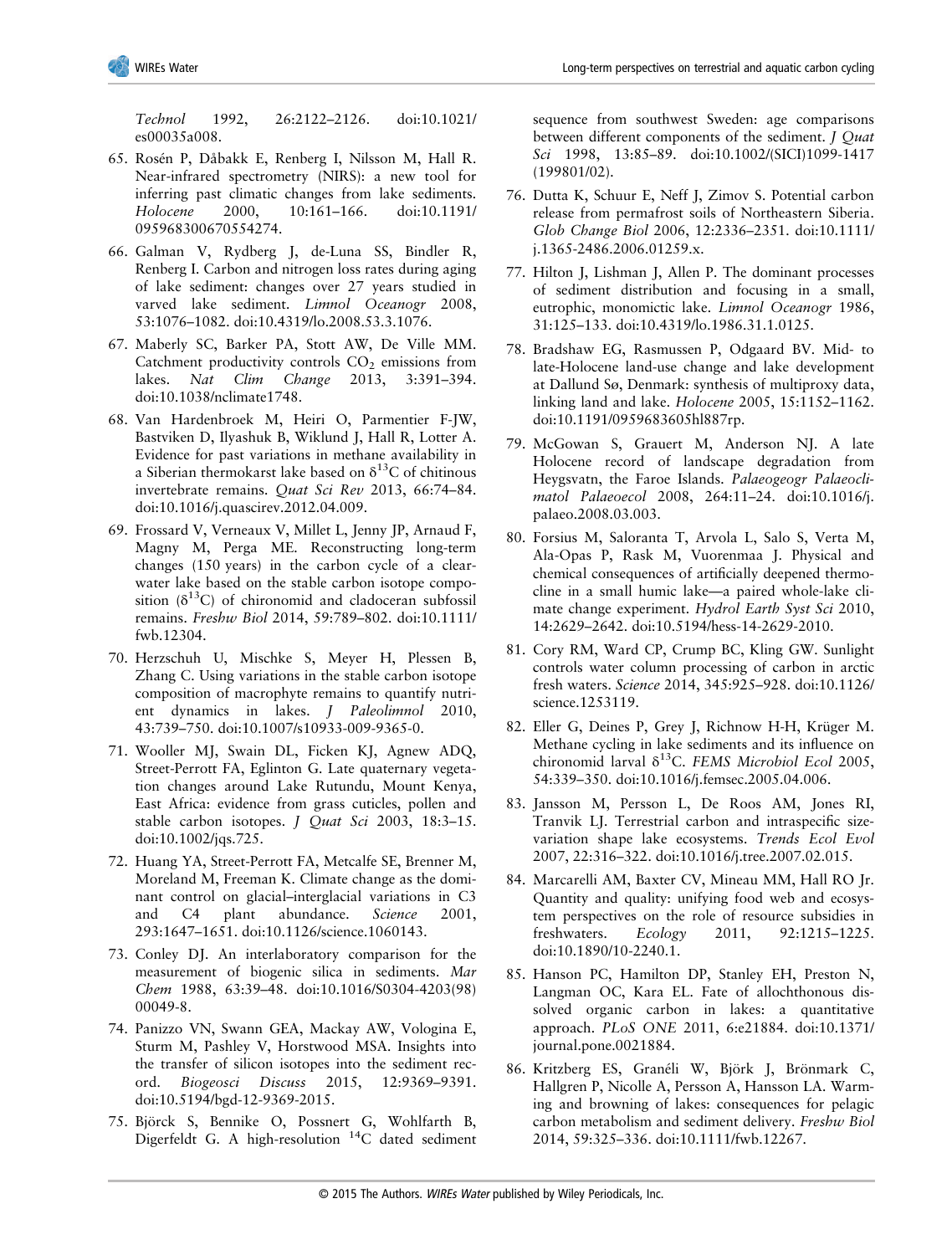- 87. Leavitt PR. A review of factors that regulate carotenoid and chlorophyll deposition and fossil pigment abundance. *J Paleolimnol* 1993, 9:109–127. doi:10.1007/BF00677513.
- 88. Cuddington K, Leavitt PR. An individual-based model of pigment flux in lakes: implications for organic biogeochemistry and paleoecology. *Can J Fish Aquat Sci* 1999, 56:1964–1977. doi:10.1139/f99-108.
- 89. Sobek S, Durisch-Kaiser E, Zurbrügg R, Wongfun N, Wessels M, Pasche N, Wehrli B. Organic carbon burial efficiency in lake sediments controlled by oxygen exposure time and sediment source. *Limnol Oceanogr* 2009, 54:2243–2254. doi:10.4319/lo.2009.54.6.2243.
- 90. Kristensen P, Sondergaard M, Jeppesen E. Resuspension in a shallow eutrophic lake. *Hydrobiologia* 1992, 228:101–109. doi:10.1007/BF00006481.
- 91. Dong X, Bennion H, Battarbee R, Yang X, Yang H, Liu E. Tracking eutrophication in Taihu Lake using the diatom record: potential and problems. *J Paleolimnol* 2008, 40:413–429. doi:10.1007/s10933-007- 9170-6.
- 92. Mackay EB, Jones ID, Folkard AM, Barker P. Contribution of sediment focussing to heterogeneity of organic carbon and phosphorus burial in small lakes. *Freshw Biol* 2012, 57:290–304. doi:10.1111/j.1365- 2427.2011.02616.x.
- 93. den Heyer C, Kalff J. Organic matter mineralization rates in sediments: a within- and among-lake study. *Limnol Oceanogr* 1998, 43:695–705. doi:10.4319/ lo.1998.43.4.0695.
- 94. Anderson NJ. Spatial pattern of recent sediment and diatom accumulation in a small, monomictic, eutrophic lake. *J Paleolimnol* 1990, 3:143–160. doi:10.1007/BF00414068.
- 95. Sobek S. Climate science: cold carbon storage. *Nature* 2014, 511:415–417. doi:10.1038/nature13643.
- 96. Cranwell PA. Decomposition of aquatic biota and sediment formation: lipid components of two blue-green algal species and of detritus resulting from microbial attack. *Freshw Biol* 1976, 6:481–488. doi:10.1111/ j.1365-2427.1976.tb01639.x.
- 97. Gudasz C, Bastviken D, Steger K, Premke K, Sobek S, Tranvik LJ. Temperature-controlled organic carbon mineralization in lake sediments. *Nature* 2010, 466:478–481. doi:10.1038/nature09186.
- 98. Molot LA, Dillon PJ. Storage of terrestrial carbon in boreal lake sediments and evasion to the atmosphere. *Glob Biogeochem Cycles* 1996, 10:483–492. doi:10.1029/96GB01666.
- 99. Sobek S, Tranvik LJ, Cole JJ. Temperature independence of carbon dioxide supersaturation in global lakes. *Glob Biogeochem Cycles* 2005, 19:GB2003. doi:10.1029/2004GB002264.
- 100. Lepistö A, Futter MN, Kortelainen P. Almost 50 years of monitoring shows that climate, not forestry,

controls long-term organic carbon fluxes in a large boreal watershed. *Glob Change Biol* 2014, 20:1225–1237. doi:10.1111/gcb.12491.

- 101. Tape K, Sturm M, Racine C. The evidence for shrub expansion in northern Alaska and the Pan-Arctic. *Glob Change Biol* 2006, 12:686–702. doi:10.1111/ j.1365-2486.2006.01128.x.
- 102. Lapierre JF, Giorgio PA. Geographical and environmental drivers of regional differences in the lake pCO2 versus DOC relationship across northern landscapes. *J Geophys Res: Biogeosci* 2005–2012, 2012:117. doi:10.1029/2012JG001945.
- 103. Bhatt US, Walker DA, Raynolds MK, Comiso JC, Epstein HE, Jia G, Gens R, Pinzon JE, Tucker CJ, Tweedie CE. Circumpolar Arctic tundra vegetation change is linked to sea ice decline. *Earth Interact* 2010, 14:1–20. doi:10.1175/2010EI315.1.
- 104. Tape KD, Verbyla D, Welker JM. Twentieth century erosion in Arctic Alaska foothills: The influence of shrubs, runoff, and permafrost. *J Geophys Res: Biogeosci* 2005–2012, 2011:116. doi:10.1029/ 2011JG001795.
- 105. Cahoon SMP, Sullivan PF, Shaver GF, Welker JM, Post E. Interactions among shrub cover and the soil microclimate may determine future Arctic carbon budgets. *Ecol Lett* 2012, 15:1415–1422. doi:10.1111/j.1461-0248.2012.01865.x.
- 106. Climate Change 2013. The Physical Science Basis. *Working Group I Contribution to the Fifth Assessment Report of the Intergovernmental Panel on Climate Change*. Cambridge, United Kingdom and New York, USA.
- 107. Kothawala DN, Stedmon CA, Müller RA, Weyhenmeyer GA, Köhler SJ, Tranvik LJ. Controls of dissolved organic matter quality: evidence from a large-scale boreal lake survey. *Glob Change Biol* 2014, 20:1101–1114. doi:10.1111/gcb.12488.
- 108. Mulholland P. Large-scale patterns in dissolved organic carbon concentration, flux, and sources. In: Findlay S, ed. *Aquatic Ecosystems: Interactivity of Dissolved Organic Matter*. New York: Academic Press/Elsevier Science; 2002, 139–159.
- 109. Sjögersten S, Wookey PA. The impact of climate change on ecosystem carbon dynamics at the Scandinavian mountain birch forest-tundra heath ecotone. *AMBIO* 2009, 38:2–10. doi:10.1579/0044- 7447-38.1.2.
- 110. Pries CEH, Schuur EA, Crummer KG. Holocene carbon stocks and carbon accumulation rates altered in soils undergoing permafrost thaw. *Ecosystems* 2012, 15:162–173. doi:10.1007/s10021-011-9500-4.
- 111. Pokrovsky OS, Shirokova LS, Kirpotin SN, Audry S, Viers J, Dupre B. Effect of permafrost thawing on organic carbon and trace element colloidal speciation in the thermokarst lakes of western Siberia.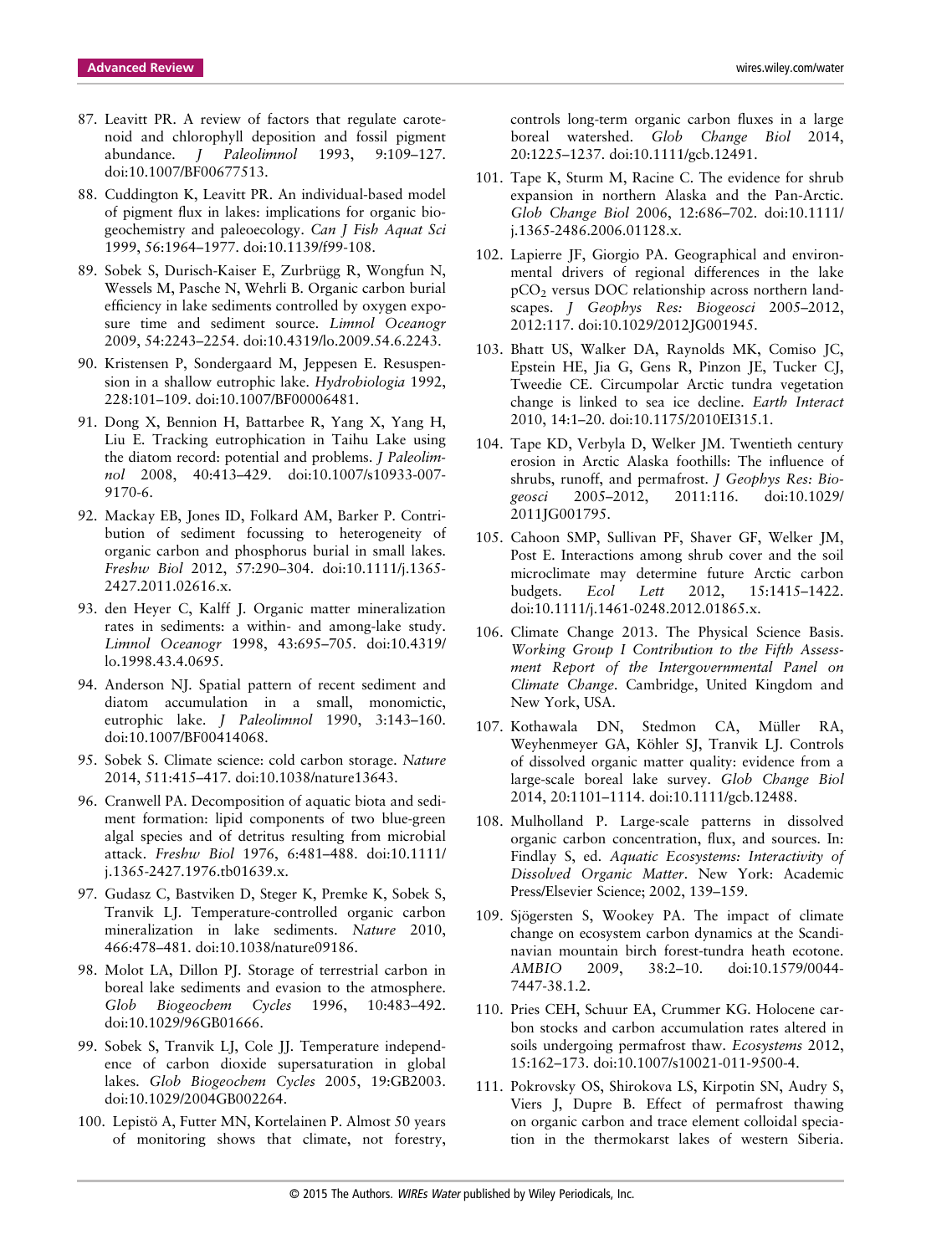*Biogeosciences* 2011, 3:565–583. doi:10.5194/bg-8- 565-2011.

- 112. Anderson NJ, Stedmon CA. The effect of evapoconcentration on dissolved organic carbon concentration and quality in lakes of SW Greenland. *Freshw Biol* 2007, 52:280–289. doi:10.1111/j.1365- 2427.2006.01688.x.
- 113. Finlay K, Vogt RJ, Bogard MJ, Wissel B, Tutolo BM, Simpson GL, Leavitt PR. Decrease in  $CO<sub>2</sub>$  efflux from northern hardwater lakes with increasing atmospheric warming. *Nature* 2015, 519:215–218. doi:10.1038/ nature14172.
- 114. Barrett JE, Virginia RA, Lyons WB, McKnight DM, Priscu JC, Doran PT, Fountain AG, Wall DH, Moorhead D. Biogeochemical stoichiometry of Antarctic dry valley ecosystems. *J Geophys Res: Biogeosci* 2005–2012, 2007:112. doi:10.1029/ 2005JG000141.
- 115. Hodgson DA, Vyverman W, Verleyen E, Sabbe K, Leavitt PR, Taton A, Squier A, Keely BJ. Environmental factors influencing the pigment composition of in situ benthic microbial communities in east Antarctic lakes. *Aquat Microb Ecol* 2004, 37:247–263. doi:10.3354/ame037247.
- 116. Bothwell ML, Sherbot DM, Pollock CM. Ecosystem response to solar ultraviolet-B radiation: influence of trophic-level interactions. *Science* 1994, 265:97–100. doi:10.1126/science.265.5168.97.
- 117. Prentice C, Guiot J, Huntley B, Jolly D, Cheddadi R. Reconstructing biomes from palaeoecological data: a general method and its application to European pollen data at 0 and 6 ka. *Clim Dyn* 1996, 12:185–194. doi:10.1007/BF00211617.
- 118. Reuss N, Leavitt PR, Hall RI, Bigler C, Hammarlund D. Development and application of sedimentary pigments for assessing effects of climatic and environmental changes on subarctic lakes in northern Sweden. *J Paleolimnol* 2009, 43:149–169. doi:10.1007/s10933-009-9323-x.
- 119. Sobek S, Algesten G, Bergström AK, Jansson M, Tranvik LJ. The catchment and climate regulation of pCO2 in boreal lakes. *Glob Change Biol* 2003, 9:630–641. doi:10.1046/j.1365-2486.2003.00619.x.
- 120. Michelutti N, Douglas MS, Lean DR, Smol JP. Physical and chemical limnology of 34 ultra-oligotrophic lakes and ponds near Wynniatt Bay, Victoria Island, Arctic Canada. *Hydrobiologia* 2002, 482:1–13. doi:10.1023/A:1021201704844.
- 121. Verleyen E, Hodgson DA, Sabbe K, Vyverman W. Late Holocene changes in ultraviolet radiation penetration recorded in an East Antarctic lake. *J Paleolimnol* 2005, 34:191–202. doi:10.1007/ s10933-005-4402-0.
- 122. Leavitt PR, Cumming BF, Smol JP, Reasoner M, Pienitz R, Hodgson DA. Climatic control of

ultraviolet radiation effects on lakes. *Limnol Oceanogr* 2003, 48:2062–2069. doi:10.4319/ lo.2003.48.5.2062.

- 123. Reuss NS, Hammarlund D, Rundgren M, Segerstrom U, Eriksson L, Rosen P. Lake ecosystem responses to Holocene climate change at the subarctic tree-line in Northern Sweden. *Ecosystems* 2010, 13:393–409. doi:10.1007/s10021-010-9326-5.
- 124. Wolfe BB, Edwards TWD. Hydrologic control on the oxygen–isotope relation between sediment cellulose and lake water, western Taimyr Peninsula, Russia: implications for the use of surface sediment calibrations in paleolimnology. *J Paleolimnol* 1997, 18:283–291. doi:10.1023/A:1007997422237.
- 125. Jones V, Solovieva N, Self A, McGowan S, Rosén P, Salonen J, Seppä H, Väliranta M, Parrott E, Brooks S. The influence of Holocene tree-line advance and retreat on an arctic lake ecosystem: a multi-proxy study from Kharinei Lake, North Eastern European Russia. *J Paleolimnol* 2011, 46:123–137. doi:10.1007/s10933-011-9528-7.
- 126. Rosén P, Hammarlund D. Effects of climate, fire and vegetation development on Holocene changes in total organic carbon concentration in three boreal forest lakes in northern Sweden. *Biogeosciences* 2007, 4:975–984. doi:10.5194/bg-4-975-2007.
- 127. Medeiros AS, Taylor DJ, Couse M, Hall RI, Quinlan R, Wolfe BB. Biological and nutrient responses to catchment disturbance and warming in small lakes near the Alaskan tundra–taiga boundary. *Holocene* 2014, 24:1308–1319. doi:10.1177/ 0959683614540955.
- 128. Engstrom DR. Influence of vegetation and hydrology on the humus budgets of Labrador lakes. *Can J Fish Aquat Sci* 1987, 44:1306–1314. doi:10.1139/ f87-154.
- 129. Kokfelt U, Rosén P, Schoning K, Christensen TR, Förster J, Karlsson J, Reuss N, Rundgren M, Callaghan TV, Jonasson C. Ecosystem responses to increased precipitation and permafrost decay in subarctic Sweden inferred from peat and lake sediments. *Glob Change Biol* 2009, 15:1652–1663. doi:10.1111/j.1365-2486.2009.01880.x.
- 130. Walvoord MA, Striegl RG. Increased groundwater to stream discharge from permafrost thawing in the Yukon River basin: potential impacts on lateral export of carbon and nitrogen. *Geophys Res Lett* 2007, 34:L12402. doi:10.1029/2007GL030216.
- 131. Frey KE, McClelland JW. Impacts of permafrost degradation on arctic river biogeochemistry. *Hydrol Process* 2009, 23:169–182. doi:10.1002/hyp.7196.
- 132. Grosse G, Harden J, Turetsky M, McGuire AD, Camill P, Tarnocai C, Frolking S, Schuur EA, Jorgenson T, Marchenko S. Vulnerability of highlatitude soil organic carbon in North America to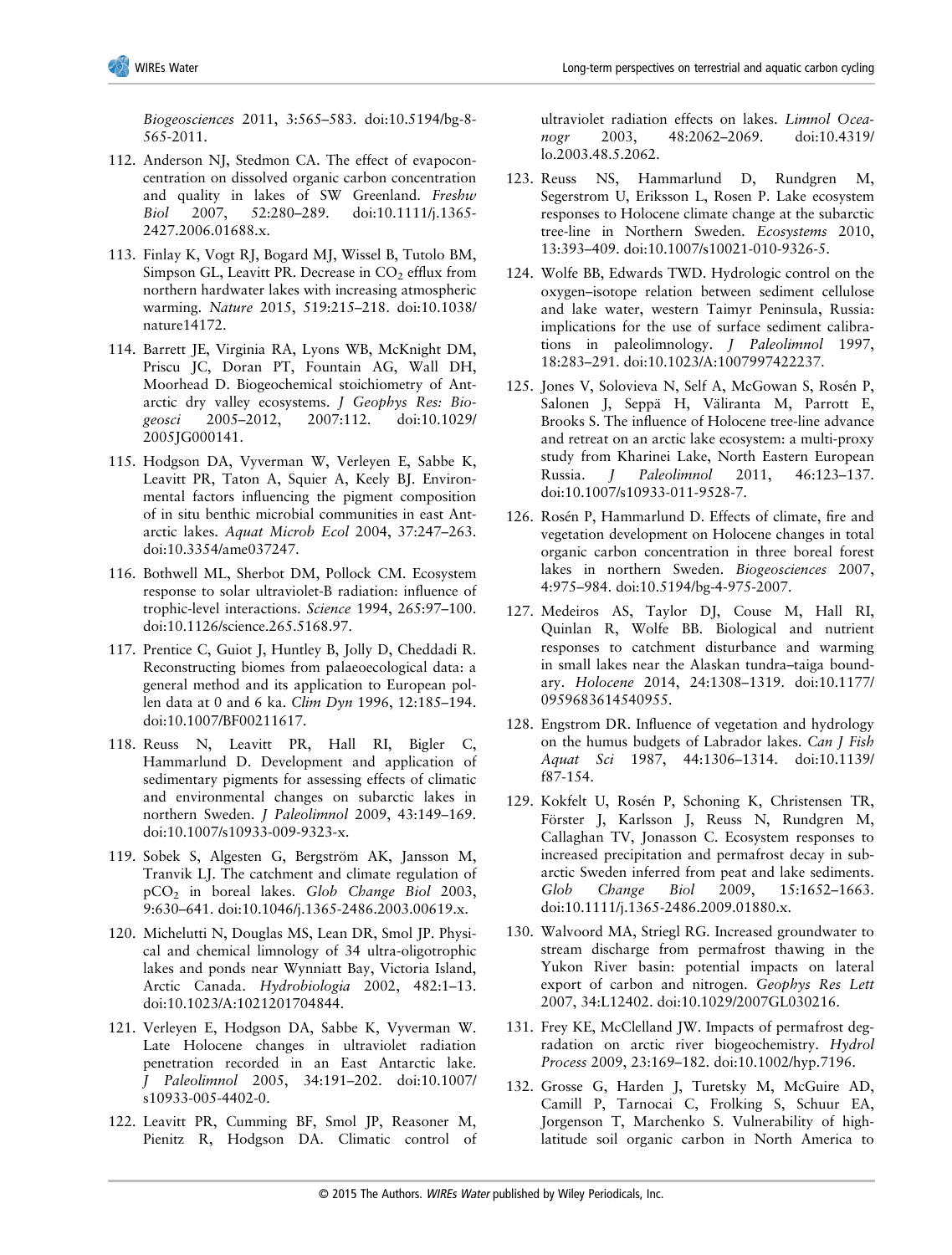disturbance. *J Geophys Res: Biogeosci* 2005–2012, 2011:116. doi:10.1029/2010JG001507.

- 133. Schuur EA, Bockheim J, Canadell JG, Euskirchen E, Field CB, Goryachkin SV, Hagemann S, Kuhry P, Lafleur PM, Lee H. Vulnerability of permafrost carbon to climate change: implications for the global carbon cycle. *BioScience* 2008, 58:701–714. doi:10.1641/B580807.
- 134. Yvon-Durocher G, Allen AP, Bastviken D, Conrad R, Gudasz C, St-Pierre A, Thanh-Duc N, Del Giorgio PA. Methane fluxes show consistent temperature dependence across microbial to ecosystem scales. *Nature* 2014, 507:488–491. doi:10.1038/ nature13164.
- 135. Nauta A, Heijmans MM, Blok D, Limpens J, Elberling B, Gallagher A, Li B, Petrov RE, Maximov TC, van Huissteden J. Permafrost collapse after shrub removal shifts tundra ecosystem to a methane source. *Nat Clim Change* 2015, 5:67–70. doi:10.1038/nclimate2446.
- 136. Lee H, Schuur EA, Vogel JG, Lavoie M, Bhadra D, Staudhammer CL. A spatially explicit analysis to extrapolate carbon fluxes in upland tundra where permafrost is thawing. *Glob Change Biol* 2011, 17:1379–1393. doi:10.1111/j.1365- 2486.2010.02287.x.
- 137. Abnizova A, Siemens J, Langer M, Boike J. Small ponds with major impact: the relevance of ponds and lakes in permafrost landscapes to carbon dioxide emissions. *Glob Biogeochem Cycles* 2012, 26: GB2041. doi:10.1029/2011GB004237.
- 138. Walter K, Edwards M, Grosse G, Zimov S, Chapin F. Thermokarst lakes as a source of atmospheric CH4 during the last deglaciation. *Science* 2007, 318:633–636. doi:10.1126/science.1142924.
- 139. Packalen MS, Finkelstein SA, McLaughlin JW. Carbon storage and potential methane production in the Hudson Bay Lowlands since mid-Holocene peat initiation. *Nat Commun* 2014, 5:4078. doi:10.1038/ ncomms5078.
- 140. Anthony KW, Zimov S, Grosse G, Jones MC, Anthony P, Chapin F III, Finlay J, Mack M, Davydov S, Frenzel P. A shift of thermokarst lakes from carbon sources to sinks during the Holocene epoch. *Nature* 2014, 511:452–456. doi:10.1038/ nature13560.
- 141. Jørgensen CJ, Johansen KML, Westergaard-Nielsen A, Elberling B. Net regional methane sink in High Arctic soils of northeast Greenland. *Nat Geosci* 2015, 8:20–23. doi:10.1038/ngeo2305.
- 142. Lupascu M, Welker J, Seibt U, Maseyk K, Xu X, Czimczik C. High Arctic wetting reduces permafrost carbon feedbacks to climate warming. *Nat Clim Change* 2014, 4:51–55. doi:10.1038/nclimate2058.
- 143. Mesquita PS, Wrona FJ, Prowse TD. Effects of retrogressive permafrost thaw slumping on sediment

chemistry and submerged macrophytes in Arctic tundra lakes. *Freshw Biol* 2010, 55:2347–2358. doi:10.1111/j.1365-2427.2010.02450.x.

- 144. Thompson MS, Wrona FJ, Prowse TD. Shifts in plankton, nutrient and light relationships in small tundra lakes caused by localized permafrost thaw. *Arctic* 2012, 65:367–376. doi:10.2307/41758906.
- 145. Thienpont JR, Rühland KM, Pisaric MF, Kokelj SV, Kimpe LE, Blais JM, Smol JP. Biological responses to permafrost thaw slumping in Canadian Arctic lakes. *Freshw Biol* 2013, 58:337–353. doi:10.1111/ fwb.12061.
- 146. Bouchard F, Francus P, Pienitz R, Laurion I. Sedimentology and geochemistry of thermokarst ponds in discontinuous permafrost, subarctic Quebec, Canada. *J Geophys Res: Biogeosci* 2005–2012, 2011:116. doi:10.1029/2011JG001675.
- 147. Engstrom DR, Fritz SC, Almendinger JE, Juggins S. Chemical and biological trends during lake evolution in recently deglaciated terrain. *Nature* 2000, 408:161–166. doi:10.1038/35041500.
- 148. Norton SA, Perry RH, Saros JE, Jacobson GL Jr, Fernandez IF, Kopácek J, Wilson TA, SanClements MD. The controls on phosphorus availability in a Boreal lake ecosystem since deglaciation. *J Paleolimnol* 2011, 46:107–122. doi:10.1007/s10933- 011-9526-9.
- 149. Tank SE, Frey KE, Striegl RG, Raymond PA, Holmes RM, McClelland JW, Peterson BJ. Landscape-level controls on dissolved carbon flux from diverse catchments of the circumboreal. *Glob Biogeochem Cycles* 2012, 26:GB0E02. doi:10.1029/ 2012GB004299.
- 150. Anderson NJ, Brodersen KP, Ryves DB, McGowan S, Johanssen LS, Jeppesen E, Leng MJ. Climate versus in-lake processes as controls on the development of community structure in a low-Arctic lake (South-West Greenland). *Ecosystems* 2008, 11:307–324. 10. doi:10.1007/s10021-007-9123-y.
- 151. McGowan S, Ryves DB, Anderson NJ. Holocene records of effective precipitation in West Greenland. *Holocene* 2003, 13:239–249. doi:10.1191/0959683603hl610rp.
- 152. Anderson NJ, Liversidge A, McGowan S, Jones M. Lake and catchment response to Holocene environmental change: spatial variability along a climate gradient in southwest Greenland. *J Paleolimnol* 2012, 48:209–222. doi:10.1007/s10933-012-9616-3.
- 153. Birks HH, Battarbee RW, Birks HJB. The development of the aquatic ecosystem at Kråkenes lake, western Norway, during the late-glacial and early-Holocene- a synthesis. *J Paleolimnol* 2000, 23:91–114. doi:10.1023/A:1008079725596.
- 154. Jones VJ, Stevenson AC, Battarbee RW. Acidification of lakes in Galloway, South West Scotland: a diatom and pollen study of the post-glacial history of the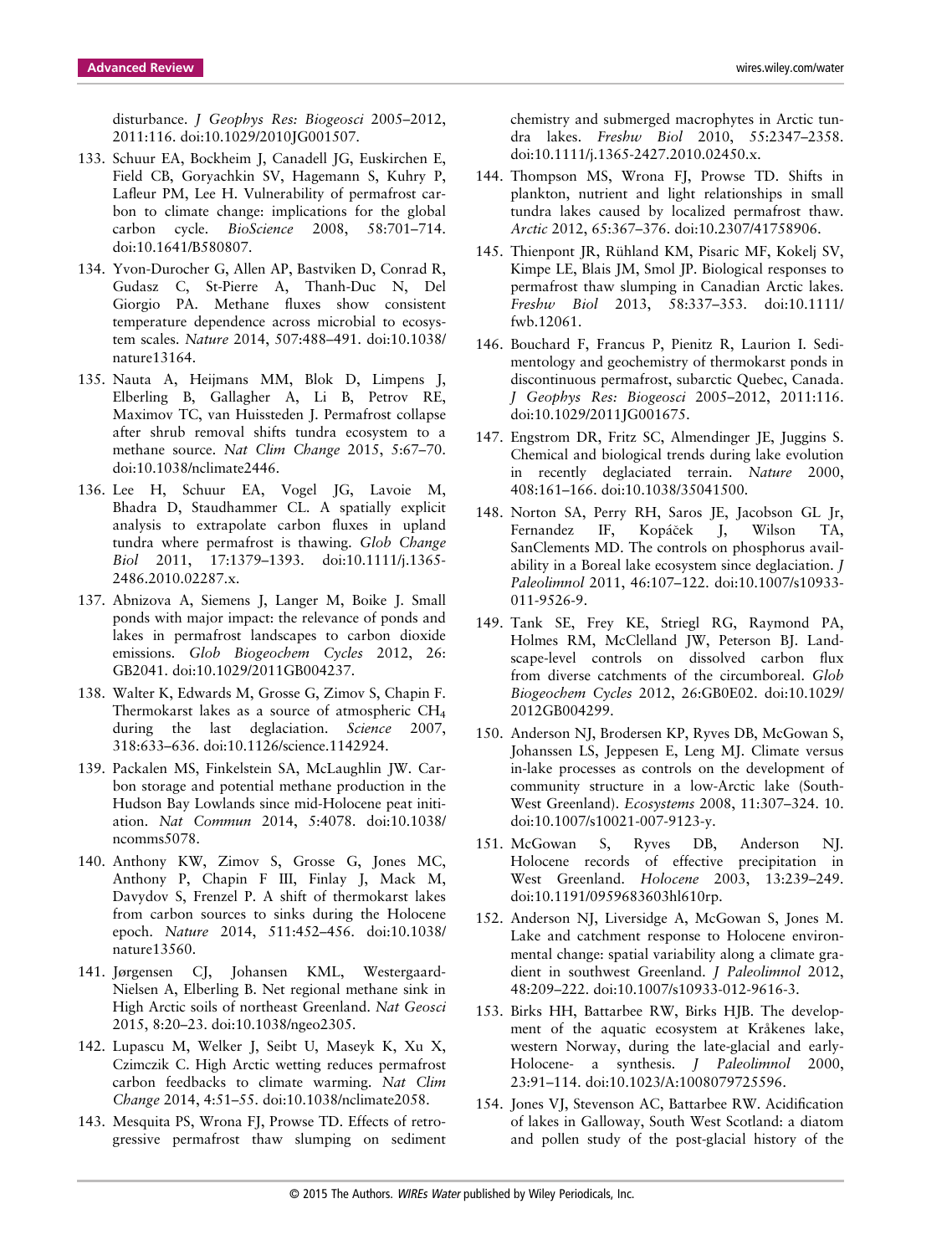Round Loch of Glenhead. *J Ecol* 1989, 77:1–23. doi:10.2307/2260912.

- 155. Michelutti N, Wolfe AP, Briner JP, Miller GH. Climatically controlled chemical and biological development in Arctic lakes. *J Geophys Res: Biogeosci* 2005–2012, 2007:112. doi:10.1029/2006JG000396.
- 156. Fritz SC, Engstrom DR, Juggins S. Patterns of early lake evolution in boreal landscapes: a comparison of stratigraphic inferences with a modern chronosequence in Glacier Bay, Alaska. *Holocene* 2004, 14:828–840. doi:10.1191/0959683604hl763rp.
- 157. Fritz SC, Anderson NJ. The relative influences of climate and catchment processes on Holocene lake development in glaciated regions. *J Paleolimnol* 2013, 49:349–362. doi:10.1007/s10933-013-9684-z.
- 158. Dearing J. Lake sediment records of erosional processes. In: Smith JP, Appleby PG, Battarbee RW, Dearing J, Flower R, Haworth EY, Oldfield F, O'Sullivan P, eds. *Environmental History and Palaeolimnology*. Netherlands: Springer; 1991, 99–106. doi:10.1007/978-94-011-3592-4\_13.
- 159. Engstrom D, Fritz SC. Coupling between primary terrestrial succession and the trophic development of lakes at Glacier Bay, Alaska. *J Paleolimnol* 2006, 35:873–880. doi:10.1007/s10933-005-5858-7.
- 160. Law A, Anderson NJ, McGowan S. Spatial and temporal variability of lake ontogeny in south-western Greenland. *Quat Sci Rev* 2015, 126:1–16. doi:10.1016/j.quascirev.2015.08.005.
- 161. Holmes JA. A late Quaternary ostracod record from Wallywash Great Pond, a Jamaican marl lake. *J Paleolimnol* 1998, 19:115–128. doi:10.1023/ A:1007967122665.
- 162. Bradley RS, Retelle MJ, Ludlam SD, Hardy DR, Zolitschka B, Lamoureux SF, Douglas MSV. The Taconite Inlet Lakes Project: a systems approach to paleoclimatic reconstruction. *J Paleolimnol* 1996, 16:97–110. doi:10.1007/BF00176930.
- 163. Willén E. Four decades of research on the Swedish large lakes Mälaren, Hjälmaren, Vättern and Vänern: the significance of monitoring and remedial measures for a sustainable society. *AMBIO* 2001, 30:458–466. doi:10.1579/0044-7447-30.8.458.
- 164. Long AJ, Roberts DH, Wright MR. Isolation basin stratigraphy and Holocene relative sea-level change on Arveprinsen Ejland, Disko Bugt, West Greenland. *J Quat Sci* 1999, 14:323–345. doi:10.1002/ (SICI)1099-1417(199907)14:4<323::AID-JQS442> 3.0.CO;2–0.
- 165. Long AJ, Woodroffe SA, Roberts DH, Dawson S. Isolation basins, sea-level changes and the Holocene history of the Greenland Ice Sheet. *Quat Sci Rev* 2011, 30:3748–3768. doi:10.1016/j.quascirev.2011.10.013.
- 166. Lewis JP, Ryves DB, Rasmussen P, Knudsen KL, Petersen KS, Olsen J, Leng MJ, Kristensen P, McGowan S, Philippsen B. Environmental change in

the Limfjord, Denmark (ca 7500–1500 cal yrs BP): a multiproxy study. *Quat Sci Rev* 2013, 78:126–140. doi:10.1016/j.quascirev.2013.05.020.

- 167. Available at: [http://www.internationalrivers.org/ques](http://creativecommons.org/licenses/by-nc-nd/4.0/)[tions-and-answers-about-large-dams](http://creativecommons.org/licenses/by-nc-nd/4.0/). (Accessed November 6, 2015).
- 168. Barros N, Cole JJ, Tranvik LJ, Prairie YT, Bastviken D, Huszar VL, Del Giorgio P, Roland F. Carbon emission from hydroelectric reservoirs linked to reservoir age and latitude. *Nat Geosci* 2011, 4:593–596. doi::10.1038/ngeo1211.
- 169. Syvitski JP, Vörösmarty CJ, Kettner AJ, Green P. Impact of humans on the flux of terrestrial sediment to the global coastal ocean. *Science* 2005, 308:376–380. doi:10.1126/science.1109454.
- 170. Fearnside PM. Do hydroelectric dams mitigate global warming? The case of Brazil's Curuá-Una Dam. *Mitig Adapt Strat Glob Chang* 2005, 10:675–691. doi:10.1007/s11027-005-7303-7.
- 171. Maeck A, DelSontro T, McGinnis DF, Fischer H, Flury S, Schmidt M, Fietzek P, Lorke A. Sediment trapping by dams creates methane emission hot spots. *Environ Sci Technol* 2013, 47:8130–8137. doi:10.1021/es4003907.
- 172. Hall RI, Leavitt PR, Dixit AS, Quinlan R, Smol JP. Limnological succession in reservoirs: a palaeolimnological comparison of two methods of reservoir formation. *Can J Fish Aquat Sci* 1999, 56:1109–1121. doi:10.1139/f99-047.
- 173. Tibby J, Gell P, Hancock G, Clark M. Complex reservoir sedimentation revealed by an unusual combination of sediment records, Kangaroo Creek Reservoir, South Australia. *J Paleolimnol* 2010, 43:535–549. doi:10.1007/s10933-009-9349-0.
- 174. Teodoru CR, Del Giorgio PA, Prairie YT, St-Pierre A. Depositional fluxes and sources of particulate carbon and nitrogen in natural lakes and a young boreal reservoir in Northern Québec. *Biogeochemistry* 2013, 113:323–339. doi:10.1007/s10533-012-9760-x.
- 175. Marce R, Obrador B, Morgui J-A, Lluis Riera J, Lopez P, Armengol J. Carbonate weathering as a driver of CO2 supersaturation in lakes. *Nat Geosci* 2015, 8:107–111. doi:10.1038/ngeo2341.
- 176. Webster KE, Soranno PA, Maines SB, Kratz TK, Bowser CJ, Dillon PJ, Campbell P, Fee EJ, Hecky RE. Structuring features of lake districts: landscape controls on lake chemical responses to drought. *Freshw Biol* 2000, 43:499–515. doi:10.1046/j.1365- 2427.2000.00571.x.
- 177. Hodell DA, Brenner M, Curtis JH. Terminal Classic drought in the northern Maya lowlands inferred from multiple sediment cores in Lake Chichancanab (Mexico). *Quat Sci Rev* 2005, 24:1413–1427. doi:10.1016/j.quascirev.2004.10.013.
- 178. Schultze-Lam S, Beveridge TJ, Des Marais DJ. Whiting events: biogenic origin due to the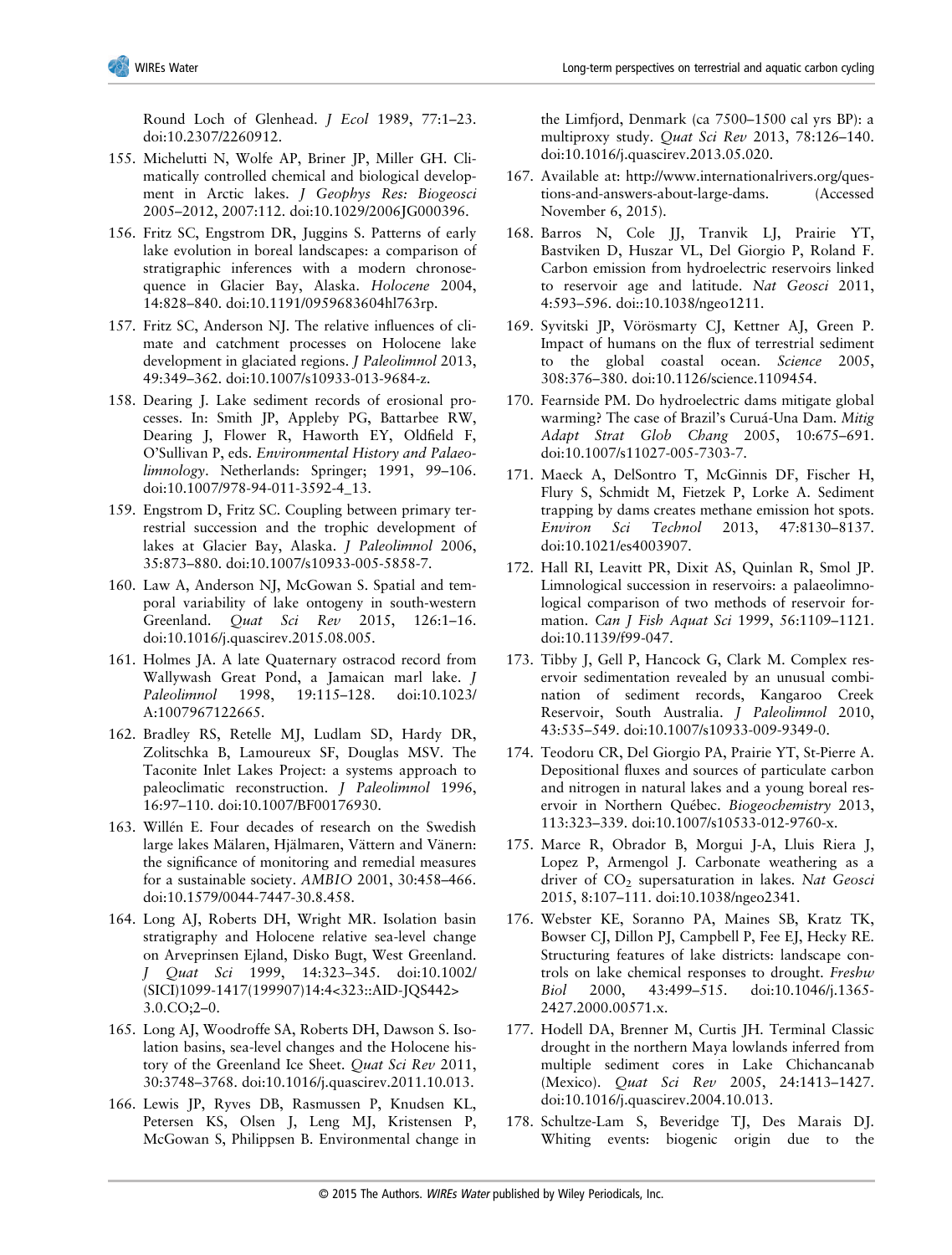photosynthetic activity of cyanobacterial picoplankton. *Limnol Oceanogr* 1997, 42:133–141. doi:10.4319/lo.1997.42.1.0133.

- 179. Hodell DA, Schelske CL, Fahnenstiel GL, Robbins LL. Biologically induced calcite and its isotopic composition in Lake Ontario. *Limnol Oceanogr* 1998, 43:187–199. doi:10.4319/lo.1998.43.2.0187.
- 180. Wiik E, Bennion H, Sayer CD, Willby NJ. Chemical and biological responses of marl lakes to eutrophication. *Freshw Rev* 2013, 6:35–62. doi:10.1608/FRJ-6.2.630.
- 181. Pukacz A, Pelechaty M, Frankowski M. Carbon dynamics in a hardwater lake: effect of charophyte biomass on carbonate deposition. *Pol J Ecol* 2014, 62:695–705.
- 182. Gorham E, Dean WE, Sanger JE. The chemical composition of lakes in the north-central United States1. *Limnol Oceanogr* 1983, 28:287–301. doi:10.4319/ lo.1983.28.2.0287.
- 183. Barkan E, Luz B, Lazar B. Dynamics of the carbon dioxide system in the Dead Sea. *Geochim Cosmochim Acta* 2001, 65:355–368. doi:10.1016/S0016-7037 (00)00540-8.
- 184. Anderson NJ, Harriman R, Ryves DB, Patrick ST. Dominant factors controlling variability in the ionic composition of West Greenland lakes. *Arct Antarct Alp Res* 2001, 33:418–425. doi:10.2307/1552551.
- 185. Duarte CM, Prairie YT, Montes C, Cole JJ, Striegl R, Melack J, Downing JA.  $CO<sub>2</sub>$  emissions from saline lakes: a global estimate of a surprisingly large flux. *J Geophys Res: Biogeosci* 2008, 113:G04041. doi:10.1029/2007JG000637.
- 186. Wanninkhof R, Knox M. Chemical enhancement of CO2 exchange in natural waters. *Limnol Oceanogr* 1996, 41:689–697. doi:10.4319/lo.1996.41.4.0689.
- 187. Last WM, Vance RE. The Holocene history of Oro Lake, one of the western Canada's longest continuous lacustrine records. *Sediment Geol* 2002, 148:161–184. doi:10.1016/S0037-0738(01)00216-0.
- 188. Verschuren D. Reconstructing fluctuations of a shallow East African lake during the past 1800 yrs from sediment stratigraphy in a submerged crater basin. *J Paleolimnol* 2001, 25:297–311. doi:10.1023/ A:1011150300252.
- 189. Valero-Garcés BL, Laird KR, Fritz SC, Kelts K, Ito E, Grimm EC. Holocene climate in the Northern Great Plains inferred from sediment stratigraphy, stable isotopes, carbonate geochemistry, diatoms, and pollen at Moon Lake, North Dakota. *Quat Res* 1997, 48:359–369. doi:10.1006/qres.1997.1930.
- 190. Dean WE. The carbon cycle and biogeochemical dynamics in lake sediments. *J Paleolimnol* 1999, 21:375–393. doi:10.1023/A:1008066118210.
- 191. Evans M, Quine T, Kuhn N. Geomorphology and terrestrial carbon cycling. *Earth Surf Process Landf* 2013, 38:103–105. doi:10.1002/esp.3337.
- 192. Dearing JA, Jones RT. Coupling temporal and spatial dimensions of global sediment flux through lake and marine sediment records. *Glob Planet Change* 2003, 39:147–168. doi:10.1016/S0921-8181(03)00022-5.
- 193. Foster ID, Chapman A, Hodgkinson R, Jones A, Lees J, Turner S, Scott M. Changing suspended sediment and particulate phosphorus loads and pathways in underdrained lowland agricultural catchments; Herefordshire and Worcestershire, UK. In: Kronvang B, ed. *The Interactions between Sediments and Water*. Netherlands: Springer; 2003, 119–126. doi:10.1007/978-94-017-3366-3\_17.
- 194. Enters D, Lücke A, Zolitschka B. Effects of land-use change on deposition and composition of organic matter in Frickenhauser See, northern Bavaria, Germany. *Sci Total Environ* 2006, 369:178–187. doi:10.1016/j.scitotenv.2006.05.020.
- 195. Cunningham L, Bishop K, Mettävainio E, Rosén P. Paleoecological evidence of major declines in total organic carbon concentrations since the nineteenth century in four nemoboreal lakes. *J Paleolimnol* 2011, 45:507–518. doi:10.1007/s10933-010-9420-x.
- 196. Meyer-Jacob C, Tolu J, Bigler C, Yang H, Bindler R. Early land use and centennial scale changes in lakewater organic carbon prior to contemporary monitoring. *Proc Natl Acad Sci USA* 2015, 112:6579–6584. doi:10.1073/pnas.1501505112.
- 197. Moorhouse HL, McGowan S, Jones MD, Barker P, Leavitt PR, Brayshaw SA, Haworth EY. Contrasting effects of nutrients and climate on algal communities in two lakes in the Windermere catchment since the late 19th century. *Freshw Biol* 2014, 59:2605–2620. doi:10.1111/fwb.12457.
- 198. Battarbee RW. Observations on the recent history of Lough Neagh and its drainage basin. *Philos Trans R Soc Lond B Biol Sci* 1978, 281:303–345. doi:10.1098/rstb.1978.0001.
- 199. Leavitt PR, Vinebrooke RD, Hall RI, Wilson SE, Smol JP, Vance RE, Last WM. Multiproxy record of prairie lake response to climatic change and human activity: Clearwater Lake, Saskatchewan. *Bull Geol Surv Canada* 1999, 534:125–138.
- 200. McGowan S, Barker P, Haworth EY, Leavitt PR, Maberly SC, Pates J. Humans and climate as drivers of algal community change in Windermere since 1850. *Freshw Biol* 2012, 57:260–277. doi:10.1111/ j.1365-2427.2011.02689.x.
- 201. Kim B, Choi K, Kim C, Lee U-H, Kim Y-H. Effects of the summer monsoon on the distribution and loading of organic carbon in a deep reservoir, Lake Soyang, Korea. *Water Res* 2000, 34:3495–3504. doi:10.1016/ S0043-1354(00)00104-4.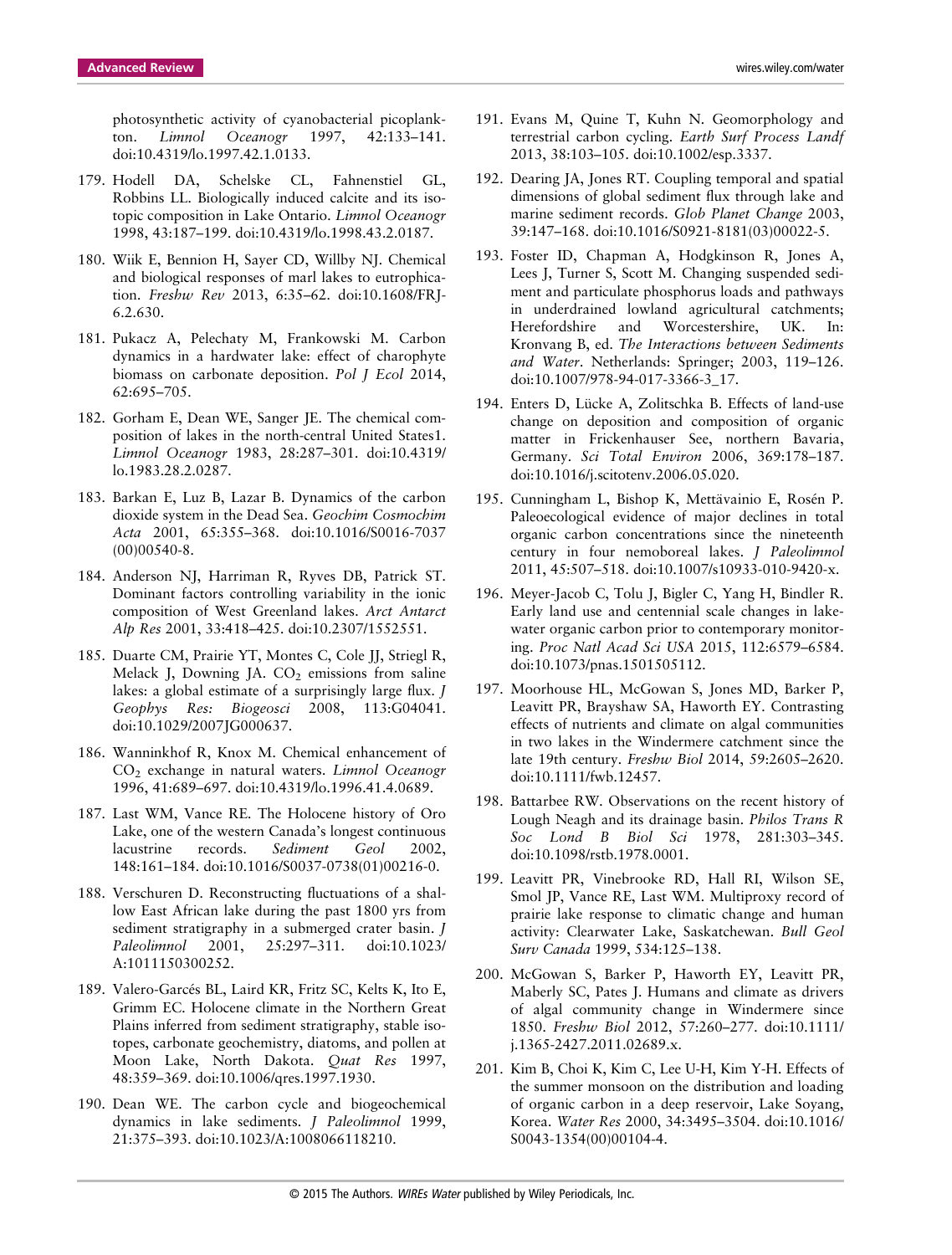- 202. Fritz SC. Lake development and limnological response to prehistoric and historic land-use in Diss, Norfolk, U.K. *J Ecol* 1989, 77:182–202. doi:10.2307/2260924.
- 203. Scully NM, Leavitt PR, Carpenter SR. Century-long effects of forest harvest on the physical structure and autotrophic community of a small temperate lake. *Can J Fish Aquat Sci* 2000, 57:50–59. doi:10.1139/ f00-115.
- 204. Ekdahl E, Teranes JL, Guilderson TP, Turton CL, McAndrews JH, Wittkop CA, Stoermer EF. Prehistorical record of cultural eutrophication from Crawford Lake, Canada. *Geology* 2004, 32:745–748. doi:10.1130/G20496.1.
- 205. Heathcote AJ, Downing JA. Impacts of eutrophication on carbon burial in freshwater lakes in an intensively agricultural landscape. *Ecosystems* 2012, 15:60–70. doi:10.1007/s10021-011-9488-9.
- 206. Lewis SL, Maslin MA. Defining the anthropocene. *Nature* 2015, 519:171–180. doi:10.1038/ nature14258.
- 207. Edmondson WT. Lake Washington. In: O'Sullivan PE, Reynolds CS, O'Sullivan PE, Bugenyi FWB, Butorina L, Cowan GI, eds. *The Lakes Handbook: Lake Restoration and Rehabilitation*. Oxford: Blackwell; 2005.
- 208. Jeppesen E, Jensen JP, Søndergaard M, Lauridsen T, Landkildehus FY. Trophic structure, species richness and biodiversity in Danish lakes: changes along a phosphorus gradient. *Freshw Biol* 2000, 45:201–218. doi:10.1046/j.1365-2427.2000.00675.x.
- 209. Cole JJ, Pace ML, Carpenter SR, Kitchell JF. Persistence of net heterotrophy in lakes during nutrient addition and food web manipulations. *Limnol Oceanogr* 2000, 45:1718–1730. doi:10.4319/ lo.2000.45.8.1718.
- 210. Hollander DJ, Smith MA. Microbially mediated carbon cycling as a control on the δ 13 C of sedimentary carbon in eutrophic Lake Mendota (USA): new models for interpreting isotopic excursions in the sedimentary record. *Geochim Cosmochim Acta* 2001, 65:4321–4337. doi:10.1016/S0016-7037(00) 00506-8.
- 211. Deines P, Grey J. Site-specific methane production and subsequent midge mediation within Esthwaite Water, UK. *Arch Hydrobiol* 2006, 167:317–334. doi:10.1127/0003-9136/2006/0167-0317.
- 212. Vadeboncoeur Y, Jeppesen E, Vander Zanden MJ, Schierup HH, Christoffersen K, Lodge DM. From Greenland to green lakes: cultural eutrophication and the loss of benthic pathways in lakes. *Limnol Oceanogr* 2003, 48:1408–1418. doi:10.4319/ lo.2003.48.4.1408.
- 213. McGowan S, Leavitt PR, Hall RI. A whole-lake experiment to determine the effects of winter

droughts on shallow lakes. *Ecosystems* 2005, 8:694–708. doi:10.1007/s10021-003-0152-x.

- 214. Schelske CL, Hodell DA. Using carbon isotopes of bulk sedimentary organic matter to reconstruct the history of nutrient loading and eutrophication in Lake Erie. *Limnol Oceanogr* 1995, 40:918–929. doi:10.4319/lo.1995.40.5.0918.
- 215. Holtgrieve GW, Schindler DE, Hobbs WO, Leavitt PR, Ward EJ, Bunting L, Chen G, Finney BP, Gregory-Eaves I, Holmgren S. A coherent signature of anthropogenic nitrogen deposition to remote watersheds of the northern hemisphere. *Science* 2011, 334:1545–1548. doi:10.1126/science.1212267.
- 216. Turner SD, Rose NL. *Dataset: Nitrogen and Carbon Isotope Data from 210Pb Dated Lake Sediment Cores in the United Kingdom*. NERC: UK; 2015, doi:10.5285/4b53b1d7-f290-4b47-97e9-9f9ec79f3003.
- 217. Schindler DW, Bayley S. The biosphere as an increasing sink for atmospheric carbon: estimates from increased nitrogen depostion. *Global Biogeochem Cycles* 1993, 7:717–733. doi:10.1029/93GB02562.
- 218. Wolfe AP, Baron JS, Cornett RJ. Anthropogenic nitrogen deposition induces rapid ecological changes in alpine lakes of the Colorado front range (USA). *J Paleolimnol* 2001, 25:1–7. doi:10.1023/ A:1008129509322.
- 219. Hu Z, Anderson NJ, Yang X, McGowan S. Catchment-mediated atmospheric nitrogen deposition drives ecological change in two alpine lakes in SE Tibet. *Glob Change Biol* 2014, 20:1614–1628. doi:10.1111/gcb12435.
- 220. Schöpp W, Posch M, Mylona S, Johansson M. Longterm development of acid deposition (1880–2030) in sensitive freshwater regions in Europe. *Hydrol Earth Syst Sci Discuss* 2003, 7:436–446. doi:10.5194/hess-7-436-2003v.
- 221. Jones V, Kreiser A, Appleby P, Brodin Y-W, Dayton J, Natkanski J, Richardson N, Rippey B, Sandoy S, Battarbee R. The recent palaeolimnology of two sites with contrasting acid-deposition histories. *Philos Trans R Soc Lond B Biol Sci* 1990, 327:397–402. doi:10.1098/rstb.1990.0081.
- 222. Schindler DW, Curtis PJ, Parker BR, Stainton MP. Consequences of climate warming and lake acidification for UV-B penetration in North American boreal lakes. *Nature* 1996, 379:705–708. doi:10.1038/ 379705a0.
- 223. Findlay DL, Kasian SEM, Turner MT, Stainton MP. Responses of phytoplankton and epilithon during acidification and early recovery of a lake. *Freshw Biol* 1999, 42:159–175. doi:10.1046/j.1365- 2427.1999.00458.x.
- 224. Frost TM, Fischer JM, Klug JL, Arnott SE, Montz PK. Trajectories of zooplankton recovery in the Little Rock Lake whole-lake acidification